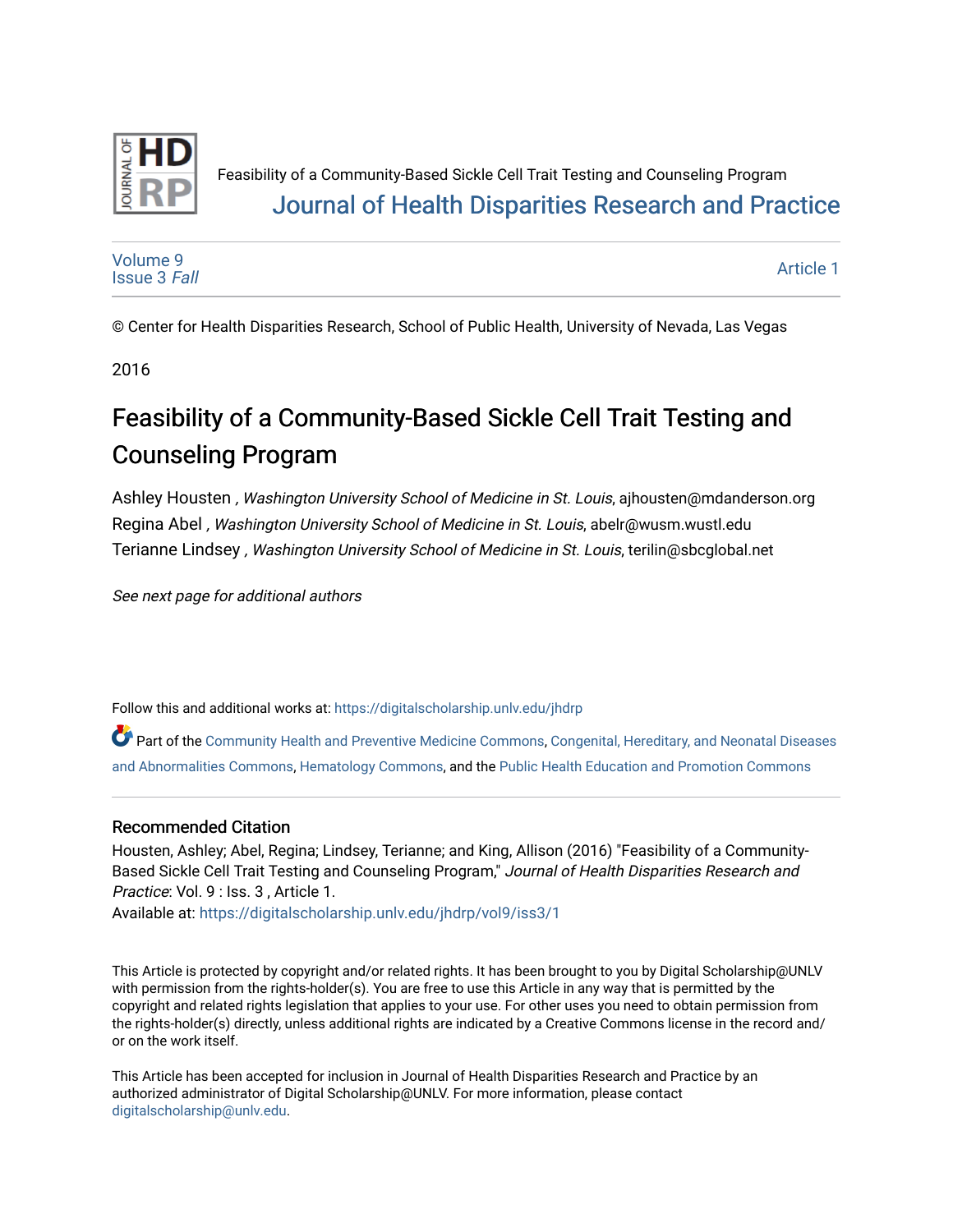#### **Abstract**

Background: Sickle cell trait (SCT) screening is required at birth in the United States; however, adults rarely know their SCT status prior to having children.

Purpose: Assess feasibility of a community-based SCT education and testing intervention.

Methods: Participants were recruited from eight community sites to complete an educational program and offered a hemoglobin analysis. A genetic counselor met individually with participants to discuss lab results.

Results: Between July 14, 2010 and May 31, 2012, 637 participants completed the educational program. Five hundred seventy (89.5%) provided a blood sample, and 61 (10.9%) had SCT or other hemoglobinopathies. The genetic counselor met with 321 (56.3%) participants.

Conclusions: Community-based SCT testing shows initial feasibility and may increase the number of individuals who know their trait status.

#### Keywords

Sickle Cell Disease; Sickle Cell Trait; Community-Based Participatory Research (CBPR); Health Education; African Americans

#### Cover Page Footnote

This study was funded by the Human Resources and Services Administration (HRSA) and the Genetic Services Branch of the Maternal and Child Health Bureau grant number H46MC09231. Dr. Housten is supported by the National Institutes of Health, National Research Service Award 1T32CA190194, from the National Cancer Institute. The content is solely the responsibility of the authors and does not necessarily represent the official views of the NIH. We would also like to thank Michael Johnson; Uzo Chukwuanu RN, BSN; Rosemary Britts, MBA; MacKenzie Leek Ray, MPH, CHES; Suzanne Bell, MS, CTRS; Tinishia Greene; Kelley Chadwick-Mansker, CRT; Catherine Hoyt, OTD, OTR/L; Natalie Kelso, MSW; HealthStreet; University City Health Protection and Education Services; St. Louis Science Center Minority Showcase; and Shalom Church City of Peace.

#### Authors

Ashley Housten, Regina Abel, Terianne Lindsey, and Allison King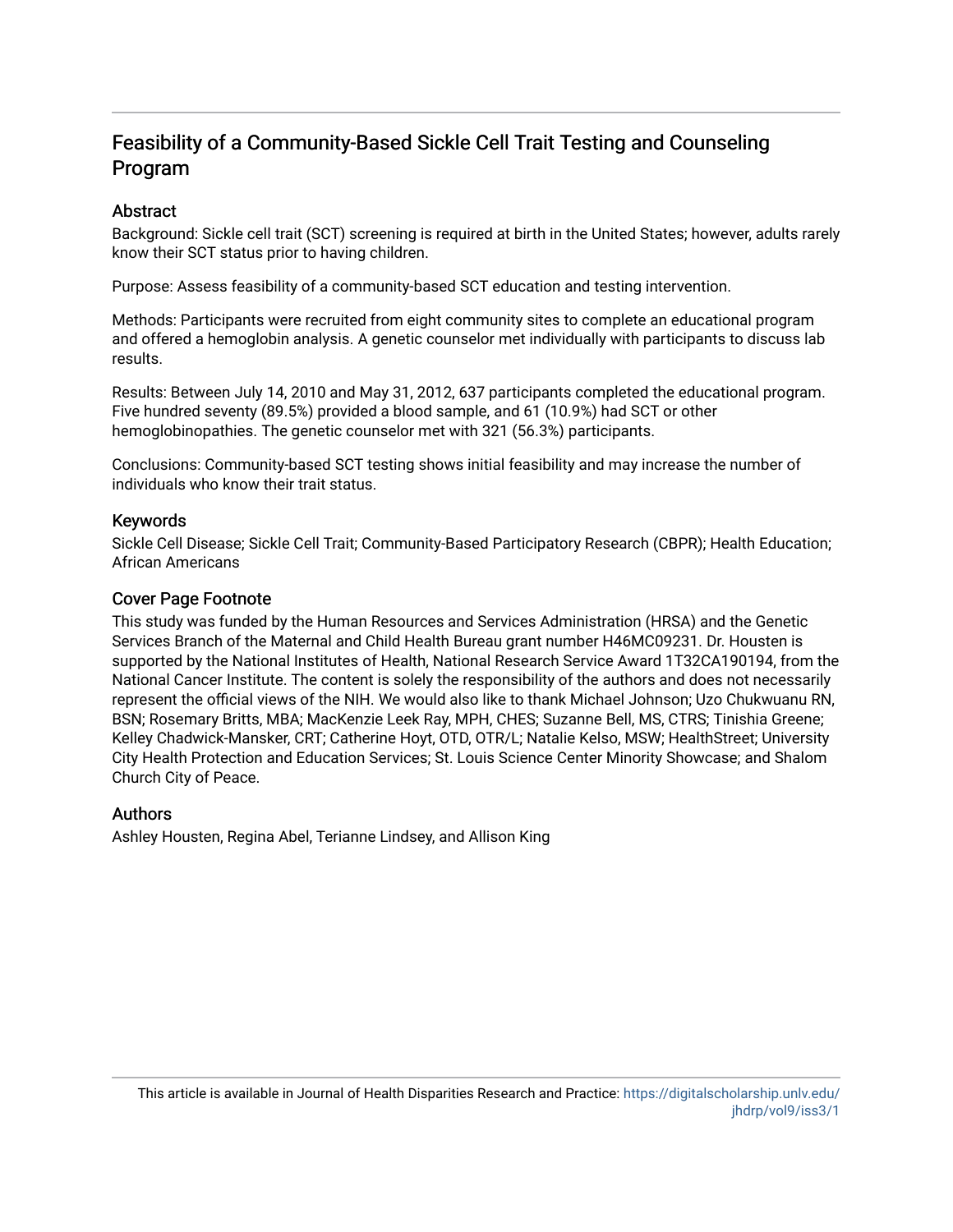

### **Journal of Health Disparities Research and Practice Volume 9, Issue 3 Fall 2016, pp. 1-19**

© 2011 Center for Health Disparities Research School of Community Health Sciences University of Nevada, Las Vegas

## **Feasibility of a Community-Based Sickle Cell Trait Testing and Counseling Program**

Ashley J. Housten, OTD, OTR/L, MSCI, MPA, Washington University School of Medicine in St. Louis

Regina A. Abel, PhD, Washington University School of Medicine in St. Louis Terianne Lindsey, MSN, RN, CPNP, Washington University School of Medicine in St. Louis Allison A. King, MD, PhD, MPH, Washington University School of Medicine in St. Louis

#### **ABSTRACT**

Background: Sickle cell trait (SCT) screening is required at birth in the United States; however, adults rarely know their SCT status prior to having children.

Purpose: Assess feasibility of a community-based SCT education and testing intervention.

Methods: Participants were recruited from eight community sites to complete an educational program and offered a hemoglobin analysis. A genetic counselor met individually with participants to discuss lab results.

Results: Between July 14, 2010 and May 31, 2012, 637 participants completed the educational program. Five hundred seventy (89.5%) provided a blood sample, and 61 (10.9%) had SCT or other hemoglobinopathies. The genetic counselor met with 321 (56.3%) participants.

Conclusions: Community-based SCT testing shows initial feasibility and may increase the number of individuals who know their trait status.

**Keywords:** Sickle Cell Disease, Sickle Cell Trait, Community-Based Research**,** Health Education, African Americans

#### **INTRODUCTION**

Sickle cell disease (SCD) is an autosomal recessive disease and contributes to racial health disparities in the United States (US). Approximately 100,000 individuals in the US have SCD, which causes multisystem morbidities, including risk of early death (Gustafson, Gettig, Watt-Morse, & Krishnamurti, 2007; Hassell, 2010; Panepinto, Magid, Rewers, & Lane, 2000). Comprising a heterogeneous group of inherited blood hemoglobinopathies; the most common types of SCD include Hb SS (sickle cell anemia), Hb SC, and Hb Sβ thalassemia (Hb Sβ thal). SCD occurs in about 1 in 500 African Americans, 1 in 36,000 Hispanics and 1 in 80,000 Whites (Panepinto et al., 2000; Rogers, Powars, Kinney, Williams, & Schroeder, 1989). For those of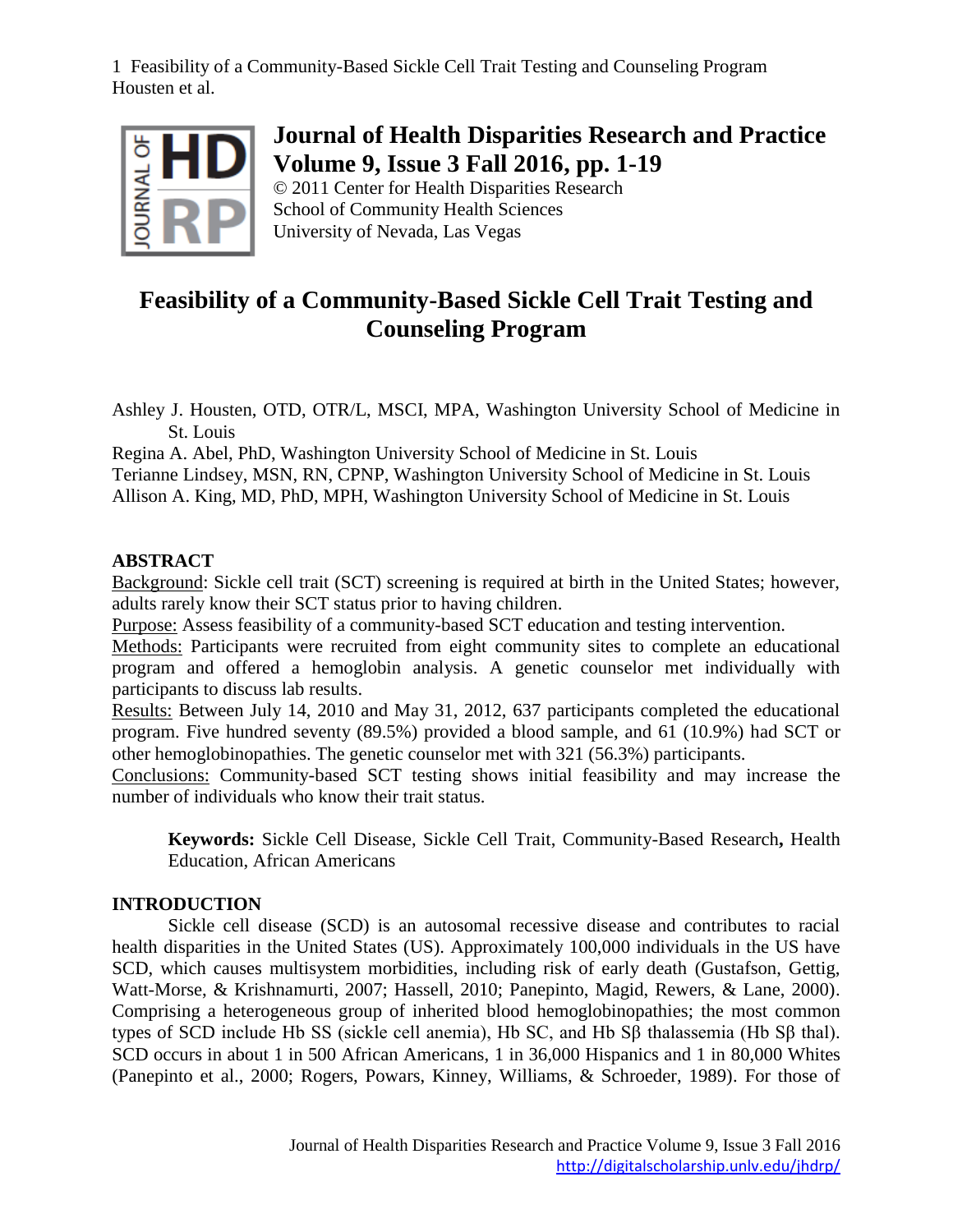African descent, SCD is the most commonly inherited single gene disorder (Gustafson et al., 2007; Lonergan, Cline, & Abbondanzo, 2001; Wethers, 2000).

From 1970 to 2010, the life expectancy for individuals with SCD increased from 20 to 50 years of age (Quinn, Rogers, McCavit, & Buchanan, 2010). This increase in life expectancy may be a result of advances in newborn screening, prophylactic penicillin, and effective vaccinations for common childhood diseases (Quinn et al., 2010). Although life expectancy has increased for individuals with SCD, it is still 25-30 years lower than the average life expectancy for African Americans in the overall US population (Platt et al., 1994).

Heterozygous carriers of one SCD gene have sickle cell trait (SCT) and are found throughout the US. While the highest prevalence of traits that can lead to SCD is found among individuals of African descent, SCT is also found in those of Asian, Indian, Latin American, Mediterranean, and Middle Eastern descent (Gustafson et al., 2007; Lonergan et al., 2001; Wethers, 2000). SCT has a protective mechanism against malaria; therefore, people from tropical regions are more likely to carry the trait (Allison, 1954). Hemoglobin S trait (Hb AS), C trait (Hb AC), and β thalassemia trait (Hb Aβ thal) affect approximately 1 in 12, 1 in 50, and 1 in 100 African Americans respectively (Ashley-Koch, Yang, & Olney, 2000). Approximately 1 in 183 Hispanics have SCT (Ashley-Koch et al., 2000). Given the diverse populations at risk for SCT, an increased awareness of the consequences of SCT is warranted.

#### Prenatal testing for sickle cell trait

Voluntary testing and counseling programs have targeted individuals at-risk for carrying one of the genetic traits for SCD, beginning with the 1972 National Sickle Cell Anemia Control Act (Olney, 1999). However, these programs have had limited success informing individuals atrisk for SCT of their status and providing inheritance education before having children. For example, in a survey of 264 African American women in 2005, 30% had never heard of SCD (Boyd, Watkins, Price, Fleming, & DeBaun, 2005). Of the 70% who had heard of SCD, 90% believed that it was an inherited blood disease, but only 9% correctly understood the inheritance pattern (Boyd et al., 2005). Genetic testing to identify couples at-risk of having children with hemoglobinopathies is recommended, and individuals who are at higher risk should be provided counseling about reproduction and prenatal diagnosis (American College of Obstetricians and Gynecologists, 2007).

Currently, in the St. Louis, MO metropolitan area, no coordinated agency exists to provide systematic trait testing or genetic counseling for individuals at-risk for SCT. Surveys and site visits conducted by the former Sickle Cell Screening and Counseling Services Program of the City of St. Louis Department of Health between 2001 and 2002 evaluated sickle cell services provided to prenatal patients at 17 clinics in St. Louis City and County. Results from this survey showed: (1) a majority of prenatal clinics offered SCT testing to African American women but not other women, (2) male partner screening was infrequent, but clinics did offer referrals for free testing, (3) most clinics offered brief counseling by a nurse without formal SCT counseling training, (4) and few clinics notified patients of negative results (Althouse-Hill, personal communication, October 15, 2013; Sickle Cell Screening and Counseling Services Program of the City of St. Louis Department of Health, Unpublished Data, 2013). Pregnant women who test positive for SCT do not know if they are at-risk for having a baby with SCD unless they know the trait status of the father. But, as the Department of Health study revealed, most health clinics in St. Louis were not testing partners. Furthermore, the free trait testing and counseling offered through the City of St. Louis Department of Health was discontinued in 2005 (Althouse-Hill,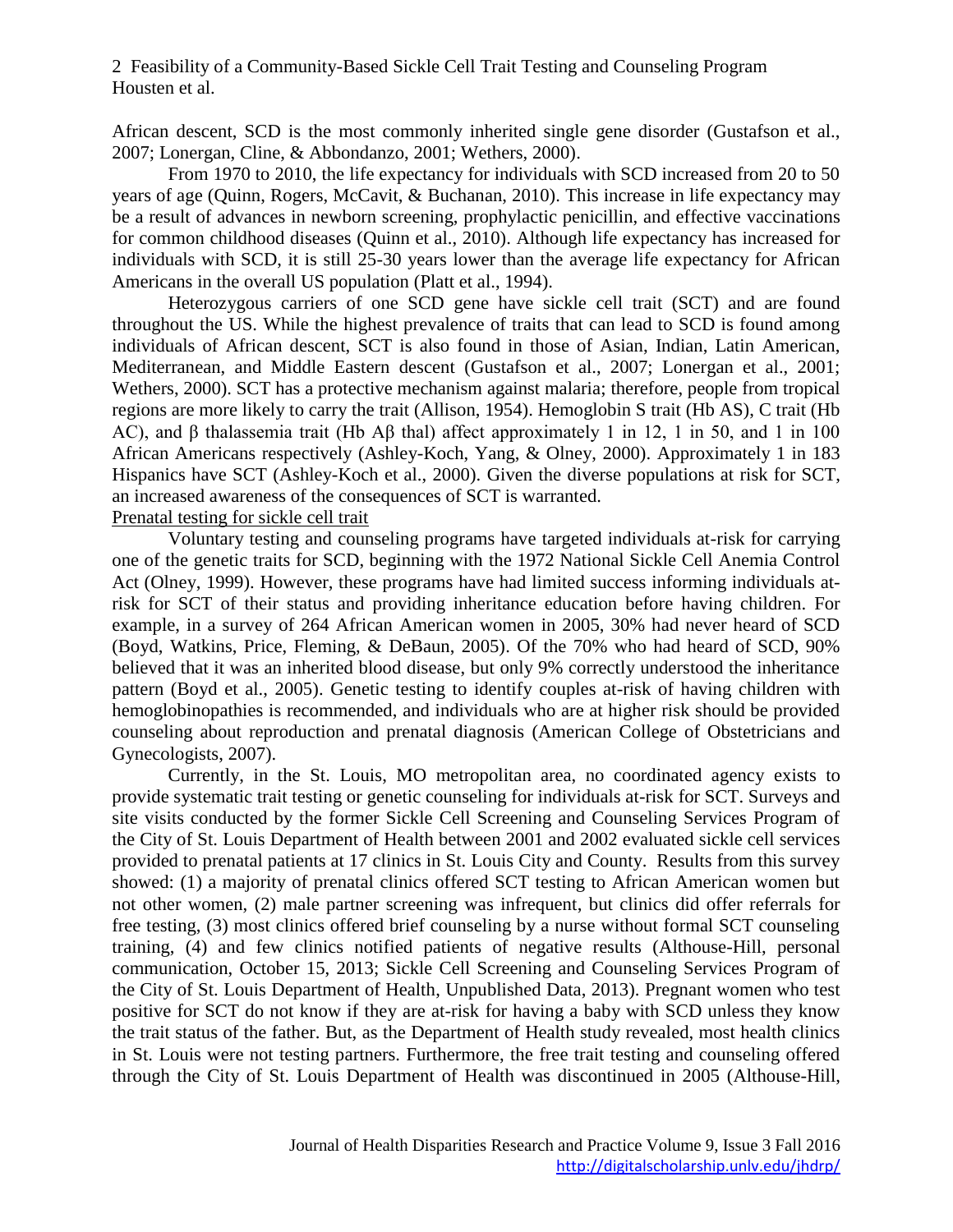personal communication, October 15, 2013; Sickle Cell Screening and Counseling Services Program of the City of St. Louis Department of Health, Unpublished Data, 2013).

Newborn screening for SCD and SCT

Missouri's newborn screening program for sickle cell disease began in 1989. The program identifies newborns with SCD, connecting parents and caregivers to early education about SCD management. Parents of these infants also receive information regarding SCD inheritance and their chances of having another child with SCD. For infants born with SCT, it is recommended that both parents be tested for SCT and counseled to discuss their potential risk for having a child with SCD. Approximately 1,500 individuals with SCT were identified through this program during its implementation from 1989 to 2005 (Althouse-Hill, personal communication, October 15, 2013; Sickle Cell Screening and Counseling Services Program of the City of St. Louis Department of Health, Unpublished Data, 2013). While the parental screening and SCT testing program was discontinued in 2005, state newborn screening continues. In 2012, 38 infants in Missouri with SCD were identified (Althouse-Hill, personal communication, October 15, 2013; Sickle Cell Screening and Counseling Services Program of the City of St. Louis Department of Health, Unpublished Data, 2013).

Despite nearly universal screening for SCD and SCT in newborns in the US and Missouri, adults often do not know their SCT status before having children (Acharya, Lang, & Ross, 2009). Infants identified at birth with SCT are rarely aware of their trait status as adults (Holtzman, 1993; Wright, Zeldin, Wrenn, & Miller, 1994). Emphasis on reproductive life planning for individuals with SCD is recommended in the guidelines for SCD published by the National Heart Lung and Blood Institute (National Institutes of Health, 2002; National Institutes of Health, 2014). These guidelines state that children tested for SCT as infants "may not recall or understand the implications by the time they reach childbearing age" (p. 19) (National Institutes of Health, 2002). Young adults with SCT are unlikely to make informed decisions regarding trait status if their parents do not understand the importance of trait education (National Institutes of Health, 2002). This may account for the unchanged prevalence of SCT in the population, despite mandatory newborn screening.

In 2007, Washington University School of Medicine was awarded a genetic services grant from Health Resources and Services Administration (HRSA) to investigate the feasibility of offering grant-funded SCT testing and sickle cell inheritance education at no cost to the participant. Using a community-based approach in populations at high risk for SCD or SCT, our goal was to increase the number of individuals who know their SCT status. Hypothesis

We sought to determine if this community-based program was feasible by testing two primary hypotheses: (1) The majority (>50%) of African American adults who are unaware of their SCT status will request testing after completing a sickle cell inheritance education program and (2) The majority (>50%) of those who provide a blood sample for SCT testing will attend a genetic counseling session at a neighborhood health center.

A secondary aim was to improve understanding of SCT and how it is inherited by offering educational programming aimed at individuals in the African American community. We hypothesized that participants who complete the sickle cell inheritance education program will show an increased knowledge of trait inheritance according to pre-post assessments.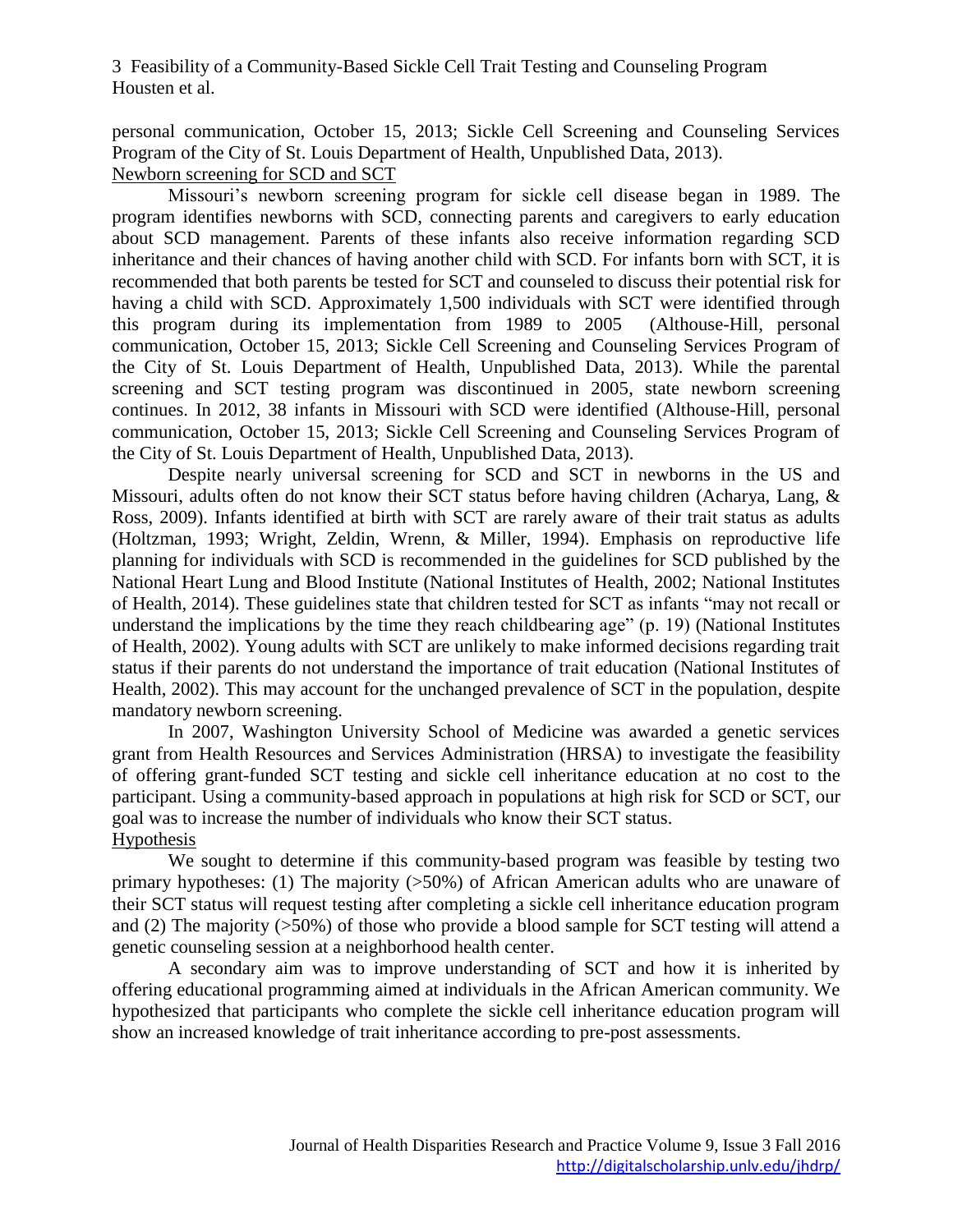#### **METHODS**

#### Study Design and Procedures

We performed a mixed-methods cross-sectional study assessing the feasibility of implementing a community-based trait testing and educational program. Feasibility was defined as the majority (>50%) of participants request testing after the sickle cell inheritance education program and the majority  $(50\%)$  of those who are tested for SCT will complete genetic counseling. We identified >50% as a demand and implementation feasibility measure to help assess whether this intervention should be recommended for efficacy testing in the future (Bowen et al., 2009). A secondary aim was to improve understanding of sickle cell inheritance through an educational program using a pre- and posttest assessment. The Institutional Review Board of the Human Research Protections Office at Washington University School of Medicine approved this study (IRB #201104185).

Figure 1. Study design and procedures.



Journal of Health Disparities Research and Practice Volume 9, Issue 3 Fall 2016 <http://digitalscholarship.unlv.edu/jhdrp/>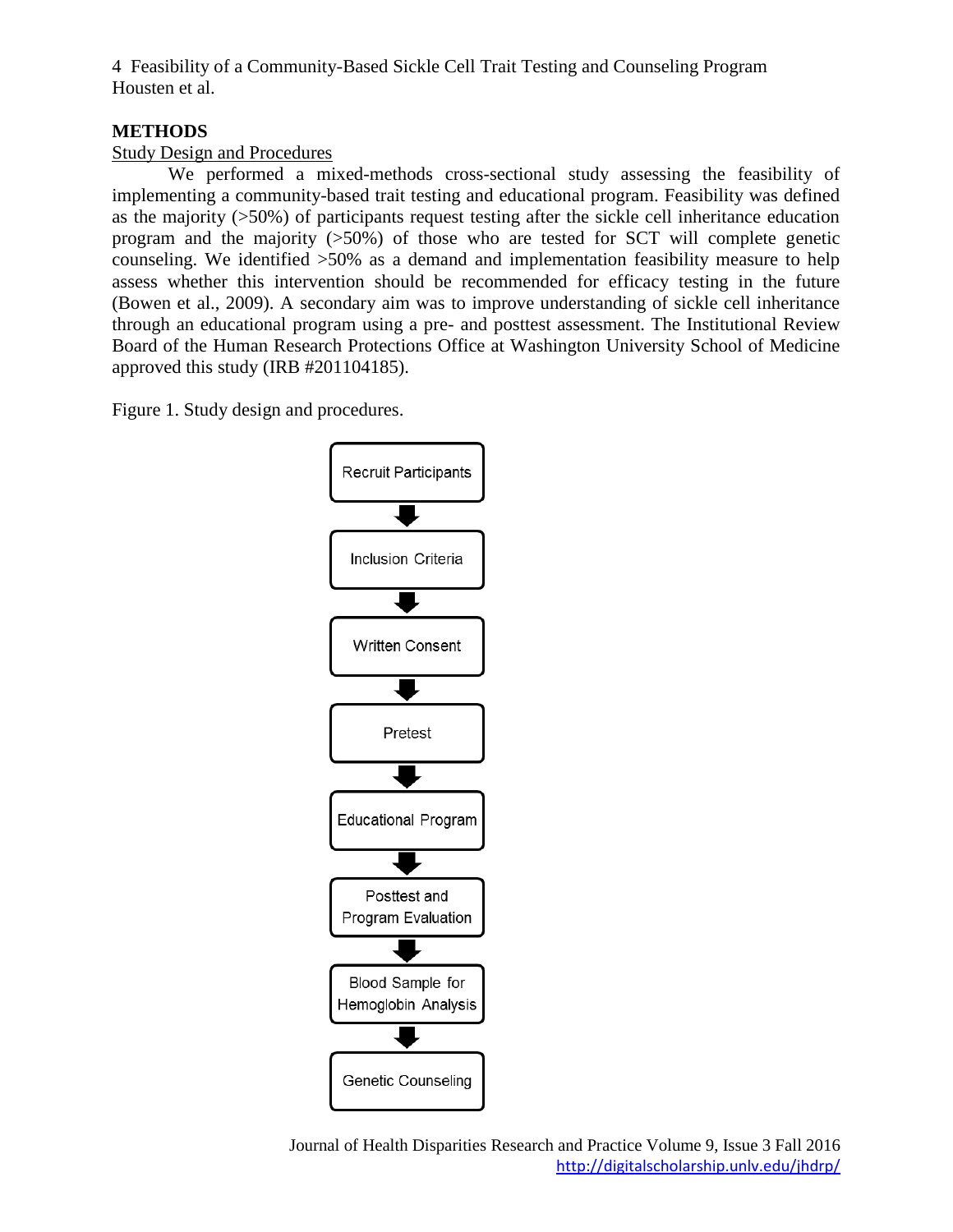#### Population and Setting

Participants were initially recruited from three locations of an urban St. Louis Federally Qualified Health Center (FQHC). These FQHCs serve as healthcare safety nets in our urban metropolitan area. Previously, our sickle cell disease research team mapped the area within the metropolitan region with highest SCD patient population from our medical center. These three FQHC locations had the highest cluster of patient density, and the majority of their patients are African American. In order to reach more of the target population, four additional community programs (church health fairs, community monthly health screening at a public library, a nursing conference, and a minority scientist showcase) were included in the education and testing program. Lastly, a university-initiated community program to increase inclusion of underrepresented populations in research also served as a research site. Recruitment

Participants were recruited from the FQHC or community event (Figure 1). Recruitment fliers and posters were used at community locations. In addition, the university-initiated community program recruited participants who met our inclusion criteria. We also placed a newspaper advertisement in the St. Louis American, a weekly paper serving the St. Louis African American Community, for the FQHC program.

#### Inclusion criteria

Initially, inclusion criteria were defined as: (1) Ages 15 to 49 years (the range generally used by the World Health Organization for reproductive age); (2) Attendance at a sickle cell inheritance education program; (3) Parent or guardian consent for those under 18 years of age. Participants were excluded if they were not English speakers.

Upon implementation, the research team received feedback from participants to adjust the age range to include more individuals. Several older adults outside the age inclusion criteria wanted to participate so they could inform family members if they may be at-risk for carrying SCT. Upon consulting our advisory board of medical professionals and lay community members, we adapted the program to include ages 14-60 years. All participants completed written consent. Minor participants were required to have parental consent.

#### **Data Collection**

#### Measures

The number of participants, testing location, results and genetic counseling frequencies were recorded to determine feasibility of the program. In addition, participants completed a 10 question true/false pretest to assess their baseline knowledge of SCD and SCT. The posttest was the same as the pretest and completed after the educational program. Participants were also asked to complete a nine question program evaluation to help assess demand and implementation feasibility (Bowen et al., 2009). These materials were developed by the same multidisciplinary team that created the educational program.

*Sickle cell trait testing.* After the posttest and individual program evaluation, participants were asked if they would like to be tested for SCT. Those requesting trait testing had their blood drawn for hemoglobin analysis. Full hemoglobin analysis was chosen because it is the standard care for genetic testing and more comprehensive than Sickledex testing, which identifies only Hb AS and fails to identify Hb AC, Hb Aβ thal and other traits. Laboratory results from trait testing were sent to a genetic counselor at the FQHC and to the principal investigator. After conferring with the principal investigator regarding the test results, the genetic counselor contacted the participants and scheduled a counseling session, approximately 14 days after participants were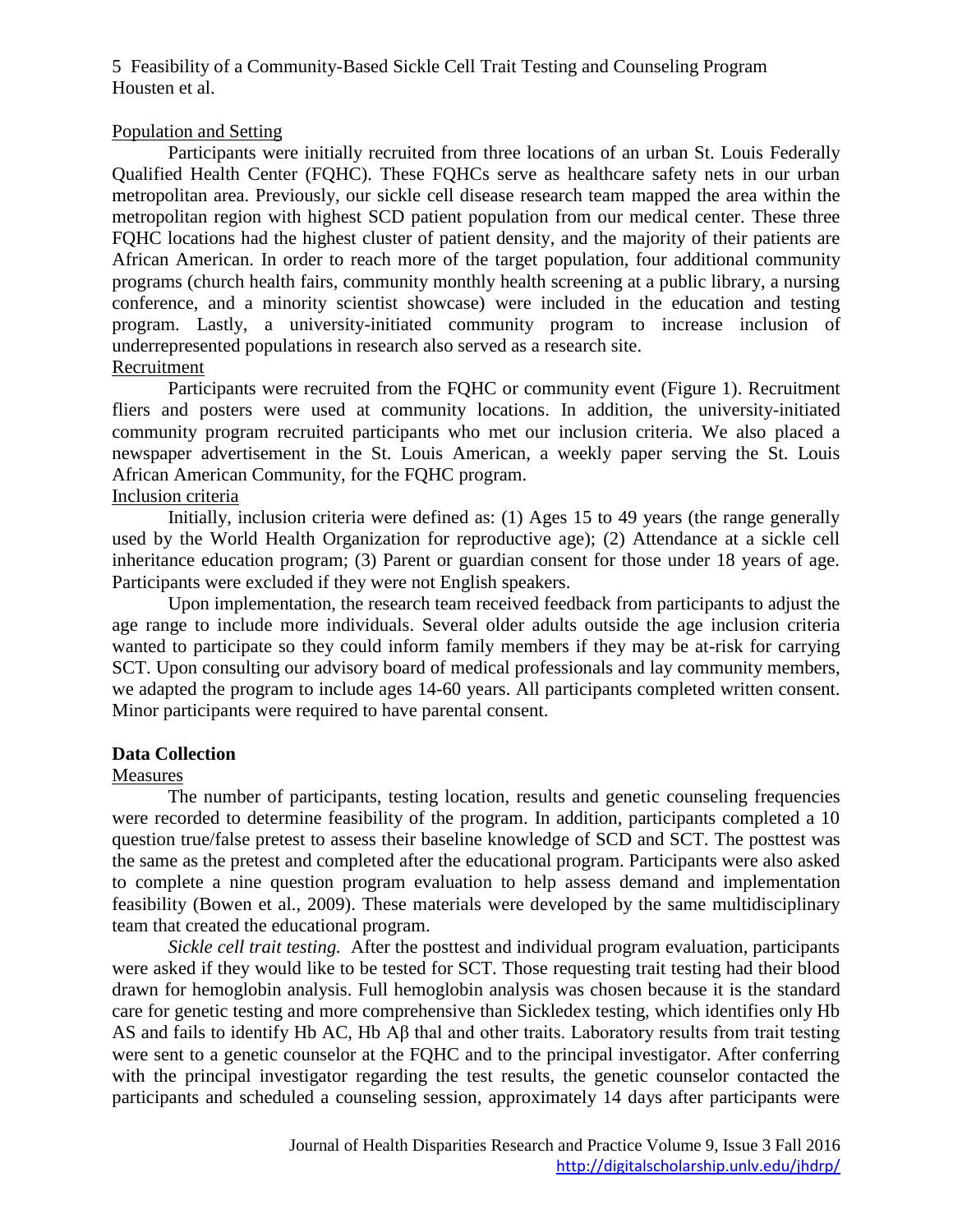tested. The counseling sessions were held at the FQHC and the university-initiated program to recruit community participants. Participants were given one gift card (\$10) after the educational program and a second gift card (\$15) after counseling.

#### Educational program

As part of the formative work for this study, a multidisciplinary team developed educational materials to promote SCT testing among African American families, who were identified as the priority population. Using the recommended program development stages of formative research, message development, pretesting and message refinement, the multidisciplinary team created their messaging strategy (U.S. Department of Health and Human Services, 2002). We included the priority population of community members in developing and evaluating these educational materials. Community members were recruited at an urban, inner city FQHC.

This 15-minute educational program explained traits, genetic inheritance, and general information about SCT and SCD. Staff from a FQHC and a local African American Fraternal Organization led this community-based effort. The educational program was developed to ensure that community members with basic training could become sickle cell educators enabling them to lead the educational program. Educators were trained and demonstrated command of the content to increase fidelity during implementation. After training, staff from the FQHC, members from the Fraternal Organization, and Washington University research staff became sickle cell inheritance educators.

The educational program could be completed with one sickle cell inheritance educator and one or more participants

#### Data analysis

The number of participants, testing location, results and genetic counseling frequencies were recorded. Pretest, posttest, and individual program evaluation were also captured and analyzed. Frequencies and descriptive statistics were generated. Pearson  $X^2$  was used to assess relationships between participant demographic characteristics and genetic counseling since these categories had greater than five participants in each group. Paired t-tests and Fisher's Exact were used as indicated to analyze pre- and posttest data. Fisher's Exact was chosen because there were questions with less than five participants in the category. SPSS statistical package was used for all analyses.

#### **RESULTS**

From 2010 to 2012, 690 individuals expressed interest from eight testing sites (Figure 2). Six hundred fifty-five (655) met the inclusion criteria. Six hundred thirty-seven (637) participants consented and 570 provided a blood sample for testing.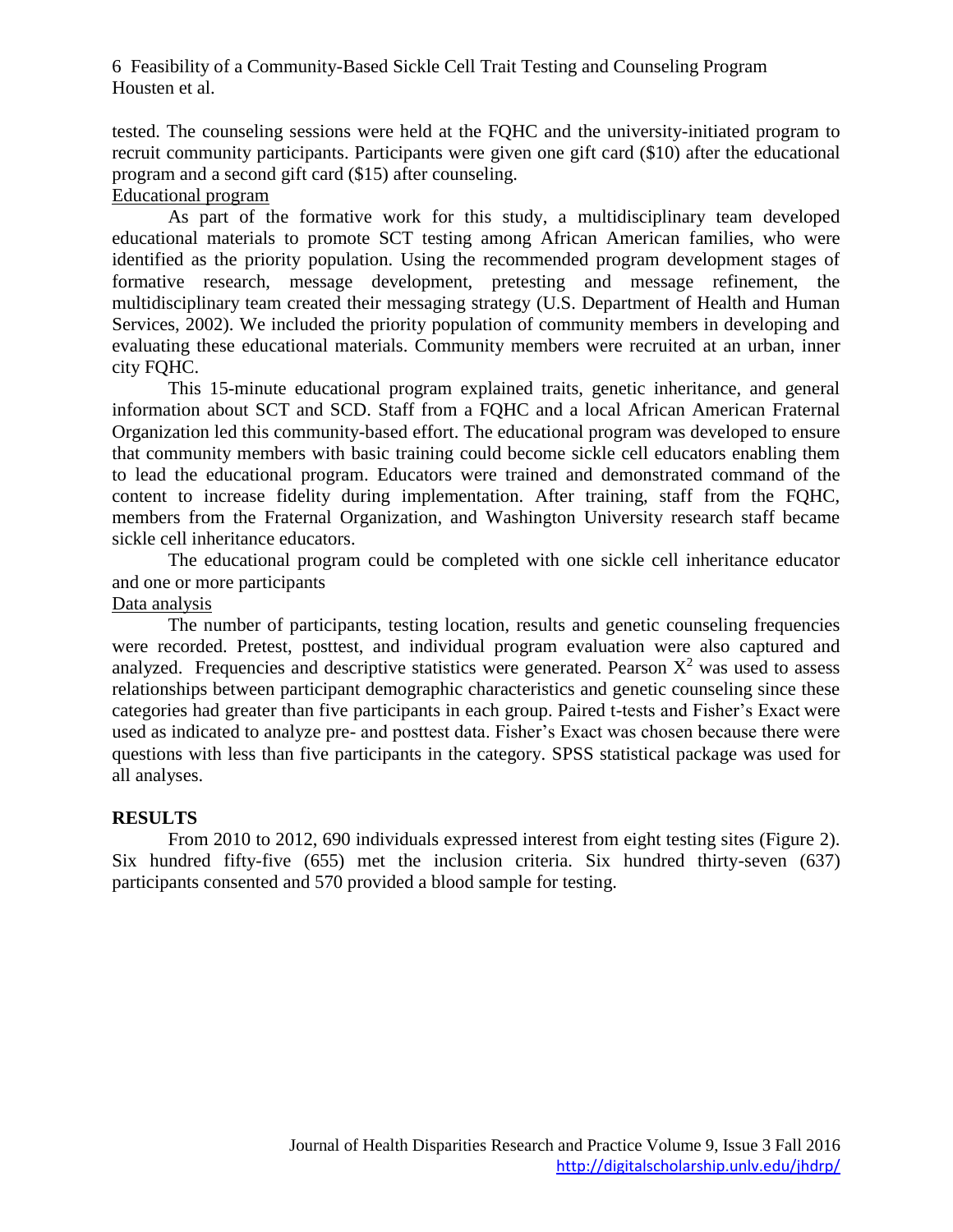Figure 2. Participants in a Community-Based Sickle Cell Trait Education Program



The majority of participants were female (62.7%), and the average age was 40 years  $(40.0 \pm 12.6;$  range: 14-60). About 86% of participants were African American Two-thirds of participants who reported marital status were single. Approximately 20% of participants who reported education level had not completed high school. Over half of participants (56.3%) who reported on employment status were unemployed (Table 1).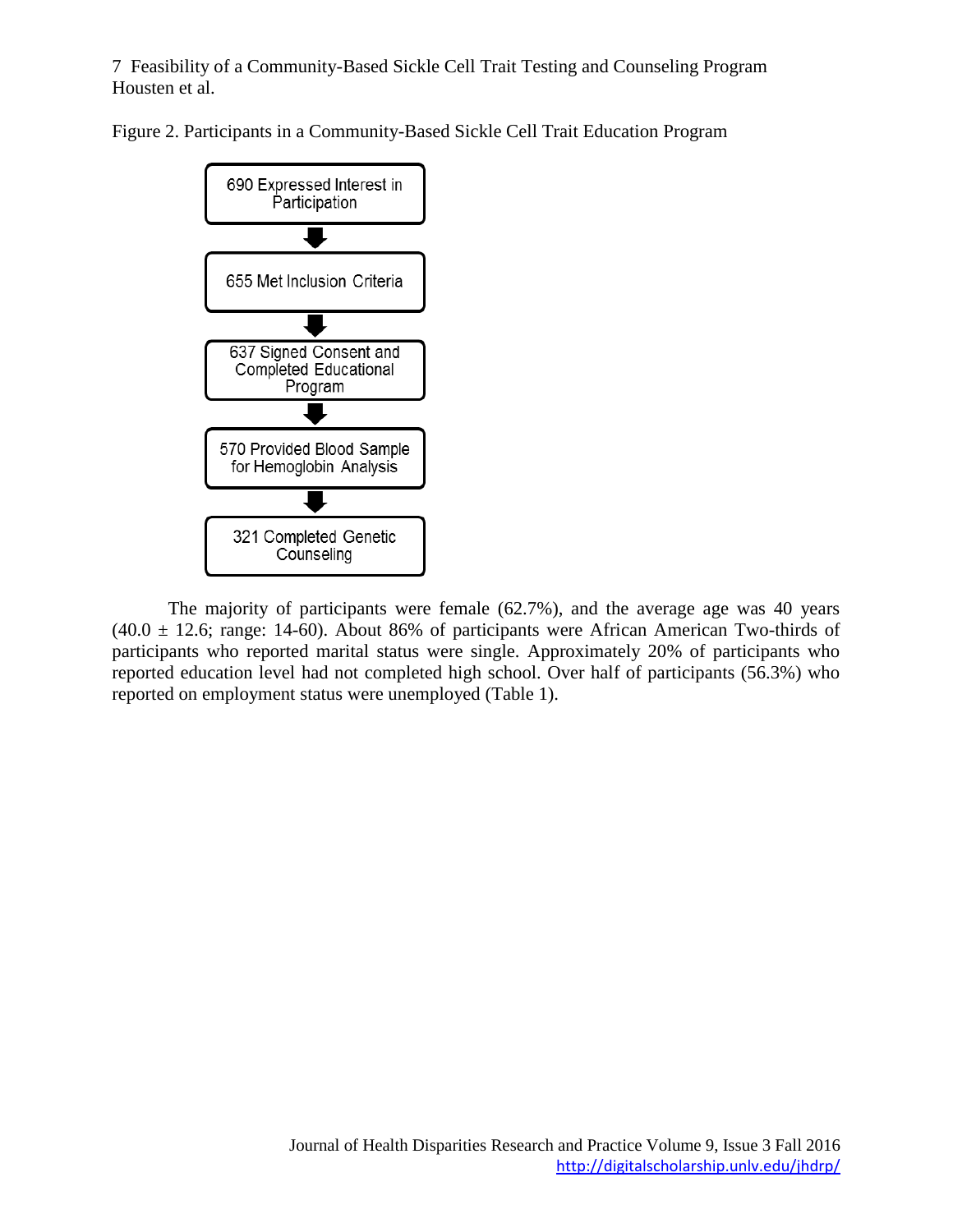| Variable                                  | $n(\%)$                 |
|-------------------------------------------|-------------------------|
| <b>Total Participants</b>                 | 637 (100)               |
| Gender $(n=526)$                          |                         |
| Female                                    | 330(62.7)               |
| Not Reported                              | 111                     |
| Age $(yrs)$                               |                         |
| Mean $\pm$ SD, Range                      | $40.0 \pm 12.6$ (14-60) |
| Race/Ethnicity $(n=270)$                  |                         |
| African American                          | 232 (85.9)              |
| African American and one or more than one | 14(5.2)                 |
| other race/ethnicity                      |                         |
| White/Caucasian                           | 10(3.7)                 |
| Other                                     | 14(5.2)                 |
| Not Reported                              | 367                     |
| Marital Status (n=604)                    |                         |
| Single                                    | 402(66.5)               |
| Married                                   | 95(15.7)                |
| Divorced/Separated                        | 94 (15.6)               |
| Other                                     | 13(2.1)                 |
| Not Reported                              | 33                      |
| Education Level ( $n = 506$ )             |                         |
| $<$ 12 <sup>th</sup> Grade                | 102(20.2)               |
| High School Graduate/ GED                 | 190 (37.5)              |
| Some College/College Degree               | 214 (42.3)              |
| Not Reported                              | 131                     |
| Employment ( $n = 522$ )                  |                         |
| Full-Time                                 | 151 (28.9)              |
| Part-Time                                 | 77 (14.8)               |
| Not employed                              | 294 (56.3)              |
| Not Reported                              | 115                     |

Table 1. Participant Demographics in a Community-Based Sickle Trait Education Program

#### Participants tested for SCT

Five hundred seventy participants (89.5%) were tested for SCT. Ten participants provided a blood sample but the sample was unable to be used for hemoglobin analysis per laboratory report. Most participants (89.1%) had normal hemoglobin (Hb AA) with the remaining participants having some type of hemoglobinopathies (Table 2). Sixty-seven participants (10.5%) elected to not have their blood drawn. Of the participants who reported ethnicity/race as African American or African American and another ethnicity/race (n=246), 26 (10.6%) had SCT.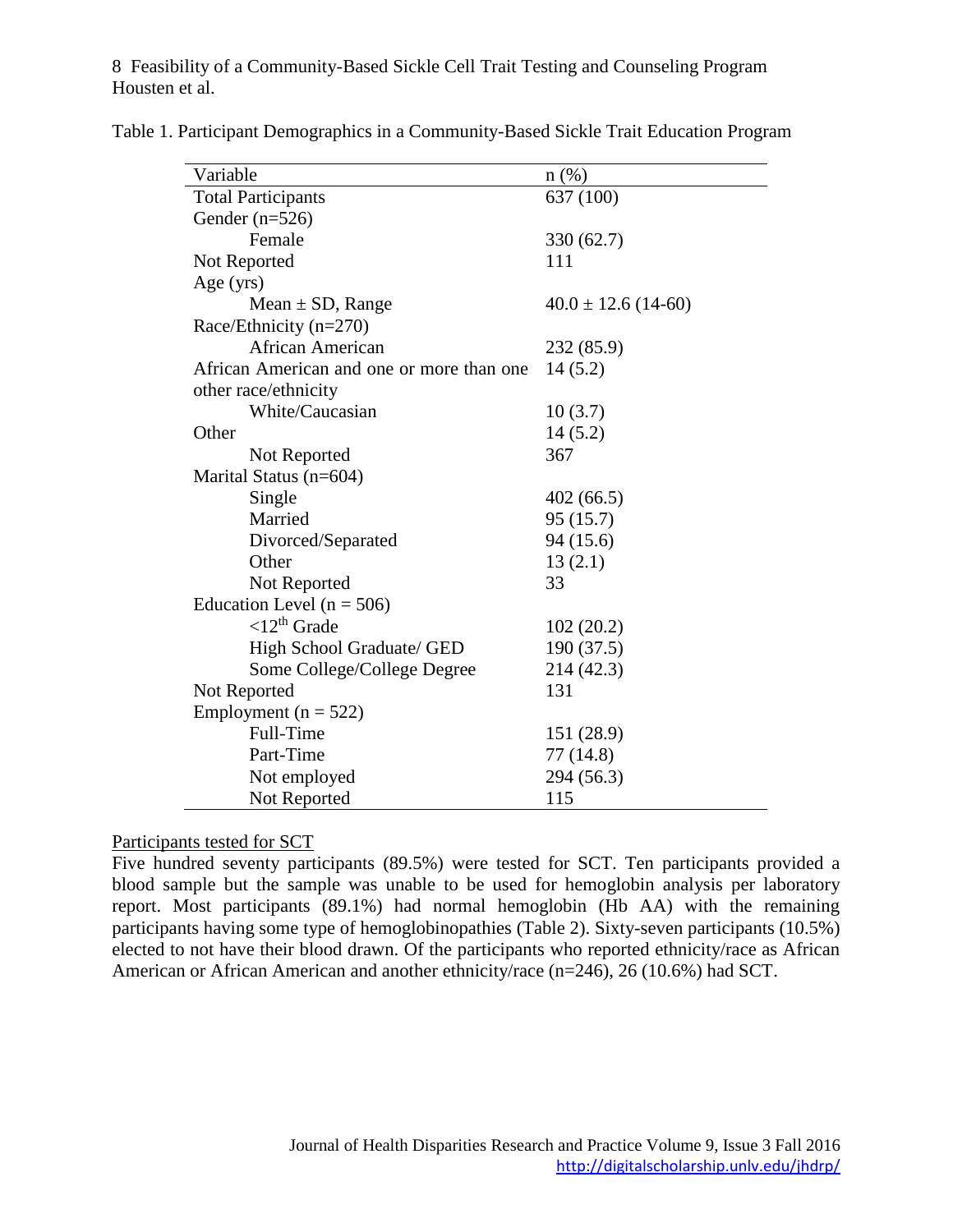Table 2. Hemoglobin Frequencies

| Type                                                   | Frequency $n$ $(\%)$ |
|--------------------------------------------------------|----------------------|
| H <sub>b</sub> A <sub>A</sub>                          | 499 (89.1)           |
| Hb S Trait—AS                                          | 42(7.5)              |
| Hb C Trait-AC                                          | 11(2.0)              |
| Hb A/ $\beta$ thalassemia Trait -- Aβ thal             | 4(0.7)               |
| Sickle Cell Disease (SCD-Hb SC)                        | 1(0.2)               |
| Other Hemoglobinopathies                               | 3(0.5)               |
| Blood Drawn; Unable to Complete<br>Hemoglobin Analysis | 10                   |
| <b>Blood Not Drawn</b>                                 | 67                   |
| <b>Total Participants</b>                              | 637                  |

The Health Protection and Education Services (a monthly health screening service), in a close St. Louis suburb, had the highest percentage of people electing to be tested (96.9%). Of the participants who did not have their blood drawn, the most commonly cited reason was time constraint. A limited number of participants were unable to have their blood drawn due to time limitations of the phlebotomist. If this occurred, they were provided with alternative locations and times for testing.

#### Genetic counseling

Of the 570 participants who were tested, 321 (56.3%) met with the genetic counselor to receive their results. The 10 individuals with insufficient blood samples were eligible for genetic counseling and offered repeat testing. These participants were included in this analysis since the participants did elect to provide a sample and attempted to complete the genetic counseling. Participants tested at a FQHC or university-initiated community program were significantly more likely to complete genetic counseling (Pearson  $X^2 = (2, n=570) = 67.0 \text{ p} < 0.001$ ). Other community health events attended by the sickle cell testing team had the lowest rate of genetic counseling (34.4%). Of the 560 participants who were able to obtain trait results, participants who tested positive for a hemoglobinopathy (Hb AS, Hb AC, Aβ thal, Hb SC, other hemoglobinopathy) were not significantly more likely to complete genetic counseling compared to individuals who tested with normal (Hb AA) hemoglobin (Pearson  $X^2 = (1, n=560) = 2.0$  $p=16$ ).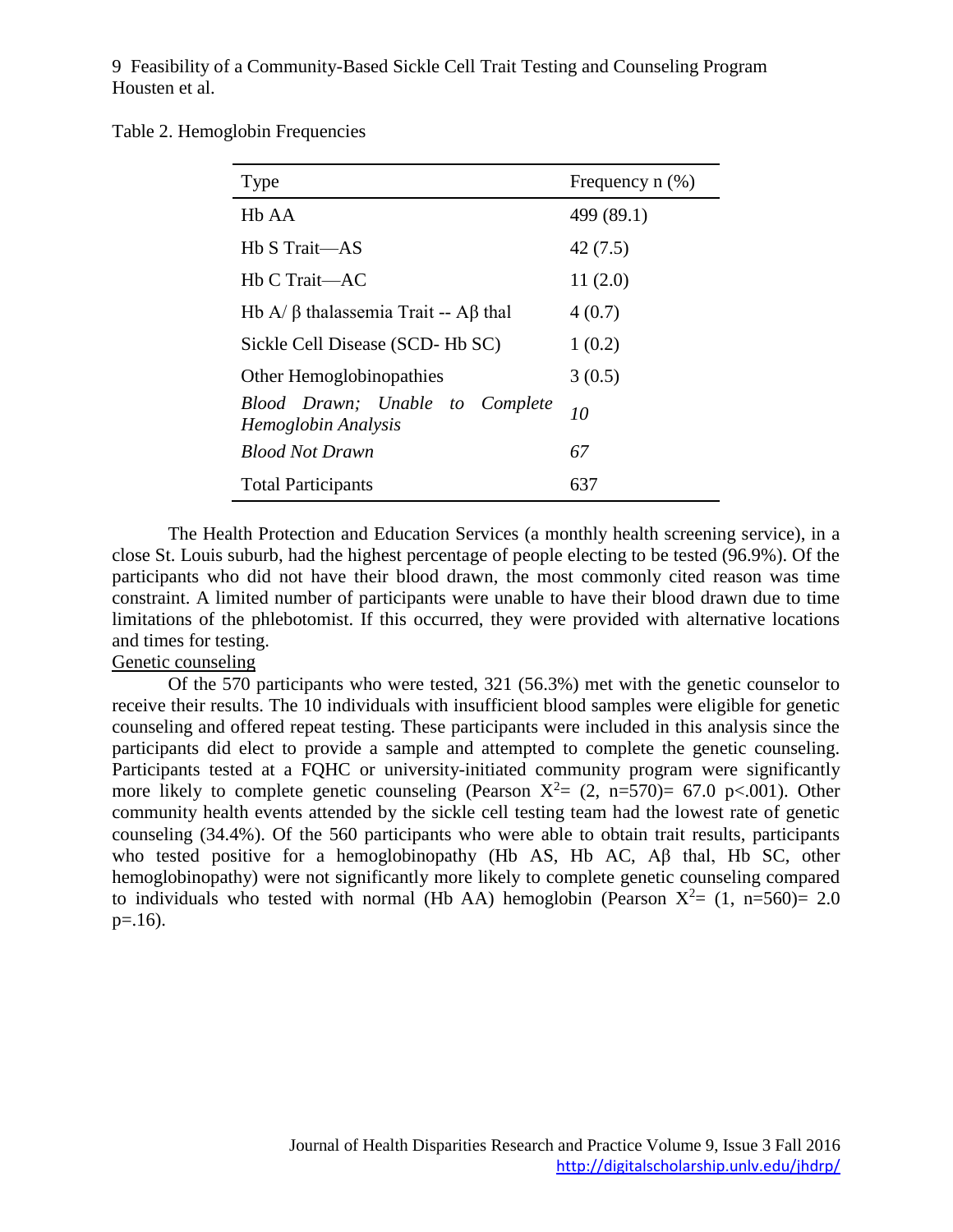| Location                                                  | <b>Trait Tested</b> | Genetic Counseling n (%) |
|-----------------------------------------------------------|---------------------|--------------------------|
| <b>Federally Qualified Health</b><br>Center (3 Locations) | 167                 | 121(72.5)                |
| University-Initiated<br><b>Community Program</b>          | 191                 | 127(66.5)                |
| <b>Other Community Events</b>                             | 2.12                | 73 (34.4)                |
| <b>TOTALS</b>                                             | 570                 | 321(56.3)                |

Only six of the 51 participants aged 14-20 years attended sessions at the universityinitiated community program. A majority of participants 14-20 years were recruited from FQHCs and community events. Age was a significant predictor of completing genetic counseling (Pearson  $X^2(4, n=570) = 40.4$ , p <.001). Generally as age increased, the rate of genetic counseling increased (Figure 3).

Figure 3. Genetic Counseling by Age



#### Educational program pretest and posttest

The pretest and posttest assessment used prior to and immediately after the educational program included 10 identical true/false statements. Questions were a short prompt and participants were asked to circle true or false (e.g. Diseases can be passed down from parents to children. True False). Four hundred twenty-seven (427) completed most questions on the pretest and posttest. Overall, there was a significant difference between the pretest (M=7.30, SD=1.34)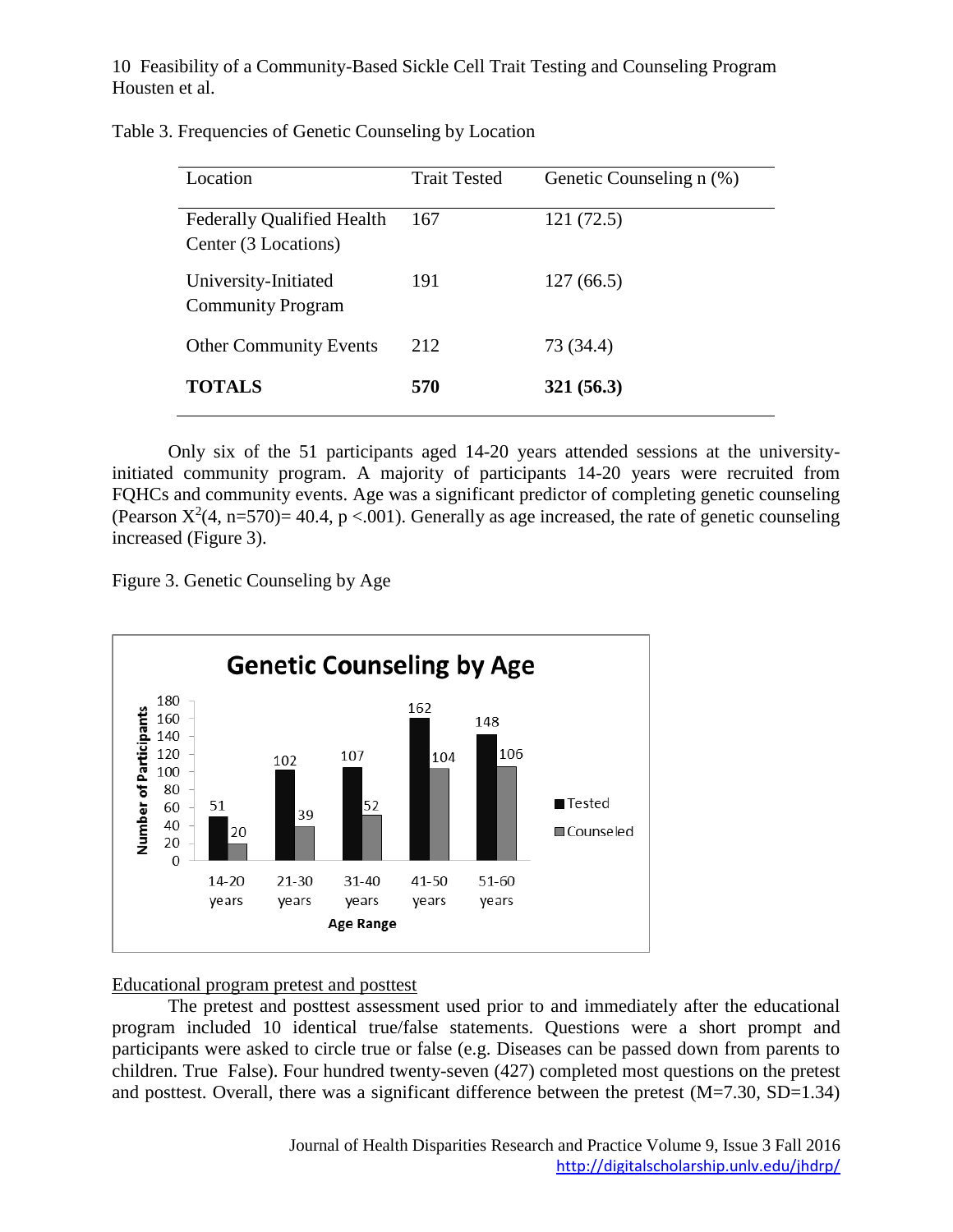and posttest (M=7.80, SD=1.23) scores (t(426)=-6.91, p=<.001).

We used Fisher's exact test for individual question analysis. All questions demonstrated significant difference between the pretest and posttest answers (Table 4).

| Table 4. Question level analysis for pretest and posttest results |  |  |
|-------------------------------------------------------------------|--|--|
|                                                                   |  |  |

| Question                                                                             | Fisher's<br>Exact | P-value     |
|--------------------------------------------------------------------------------------|-------------------|-------------|
| 1. Traits like hair color and height are inherited from our<br>parents.              | $(1, n=426)$      | p < 0.001   |
| 2. Traits are passed from parents to children on genes.                              | $(1, n=427)$      | $p = 0.001$ |
| 3. A baby's sex is determined by genes from the mother.                              | $(1, n=423)$      | p < .001    |
| 4. Diseases can be passed down from parents to children.                             | $(1, n=427)$      | $p = 0.007$ |
| 5. Sickle cell disease and sickle cell trait are the same.                           | $(1, n=426)$      | p < 0.001   |
| 6. You can have sickle cell trait and not even know it.                              | $(1, n=426)$      | $p = 0.006$ |
| 7. People with sickle cell trait can become ill or die if they<br>exercise too hard. | $(1, n=423)$      | p < 0.001   |
| 8. Both parents must have sickle cell disease for their baby to<br>have the disease. | $(1, n=425)$      | $p = 0.002$ |
| 9. If one parent has sickle cell disease, all children will at least<br>have trait.  | $(1, n=426)$      | p < .001    |
| 10. If both parents have sickle cell trait, all children will have<br>trait.         | $(1, n=425)$      | $p = 0.001$ |

#### Participant program evaluation

Evaluations consisted of 4 questions (similar to Likert-Scale), 1 yes/no question, and 4 open-ended questions. Participant evaluations demonstrated support of this community-based education and testing program. Over 85% of participants agreed or strongly agreed that the program was clear, it is important to be tested for SCD, they understand how SCD is passed and that they would recommend this program to others. Some examples of the comments on the evaluation included, "All of the information was helpful and now I know more than I did" and "I found that having the trait doesn't mean that you have the disease."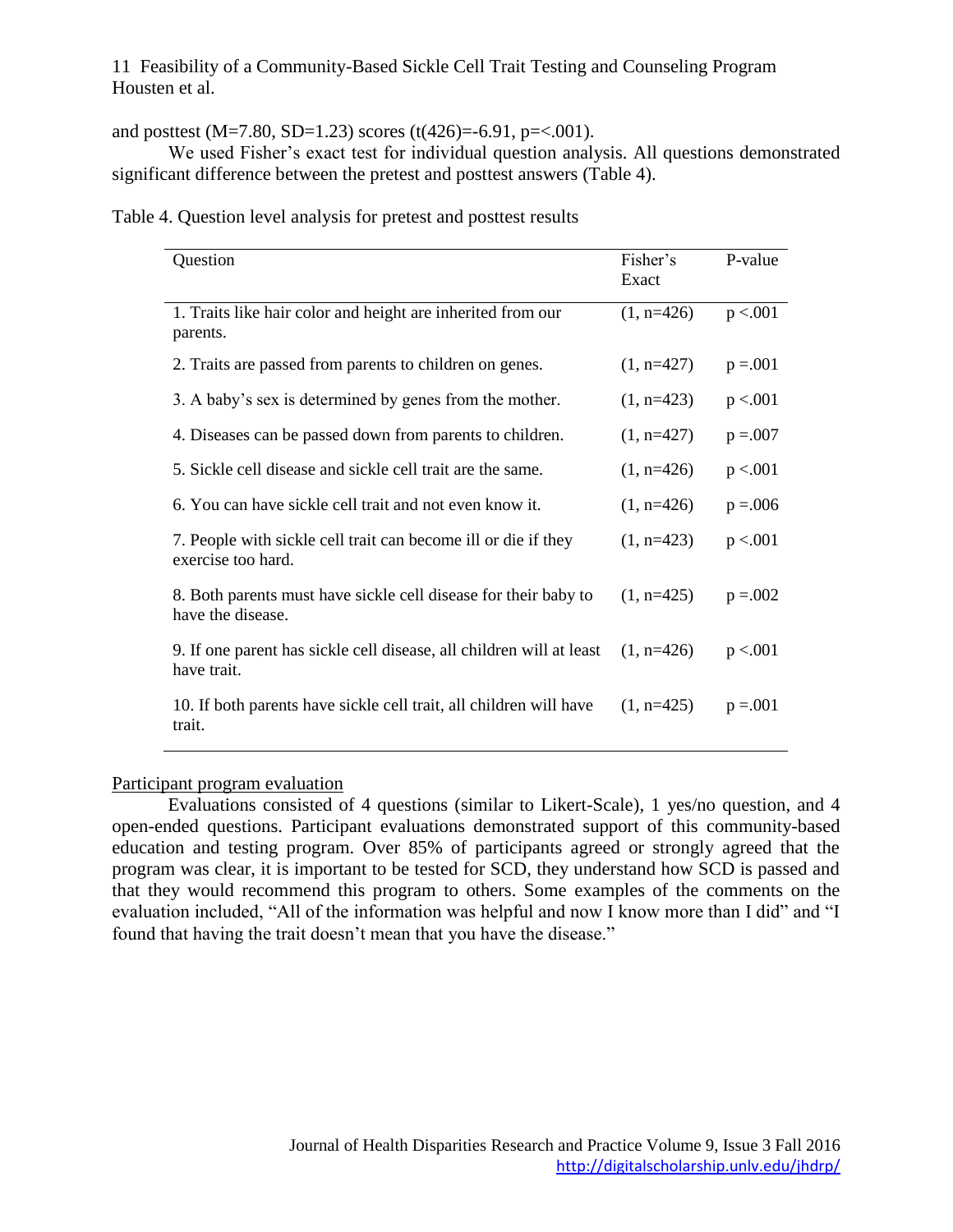

Figure 4. Frequencies of Responses in Participant Evaluation

#### **DISCUSSION**

The results of this current study suggest that community-based SCT testing can be successfully implemented and may increase knowledge of trait status. By working with community organizations within the priority population, the research team engaged participants at high risk for SCT. Almost 90% (89.5%) of participants were tested for SCT and 60% (56.3%) of participants completed the entire testing and genetic counseling. This suggests that the priority population is interested in knowing their SCT status, meeting demand and implementation feasibility measures (Bowen et al., 2009). With feasibility measures met, we recommend future efficacy testing.

For the current investigation, the rate of SCT was consistent with previously published findings. Prevalence of sickle trait (Hb AS, Hb AC, Hb Aβ thal) in the tested population was 10.2% compared to approximately 11.3% (Ashley-Koch et al., 2000; Whitten & Whitten-Shurney, 2001) in the US as previously reported.

#### Educational Program Pretest and Posttest

Even with a significant change in the pretest and posttest results, the improvement was smaller than anticipated. While the change was significant (pretest:  $M=7.30$ ,  $SD=1.34$  and posttest: M=7.80, SD=1.23; t(426)=-6.91, p=<.001) there may be limited meaning in an average score increase of 0.50. A 0.50 increase in may not reflect a true increase in knowledge.

The pretest and posttest assessments need further evaluation. Although the Flesch-Kinkaid reading level was less than grade 6, the subject matter may have been have been hard to understand for the population. Almost  $60\%$  of participants reported less than a  $12<sup>th</sup>$  grade education or reported a high school diploma or GED. Research team members noted pretests with higher scores than posttests and evaluations with comments indicating approval of the program but with the participant selecting the contradicting "strongly disagree" as a response to the evaluation questions about the efficacy of the program. (Figure 4). In previous studies assessing knowledge of SCD, less than 10% correctly understood the inheritance pattern and transmission of SCD (Boyd et al., 2005; Treadwell, McClough, & Vichinsky, 2006). Working with health literacy experts in the planning phase of the next stage of work will be imperative to both educational efforts and assessment.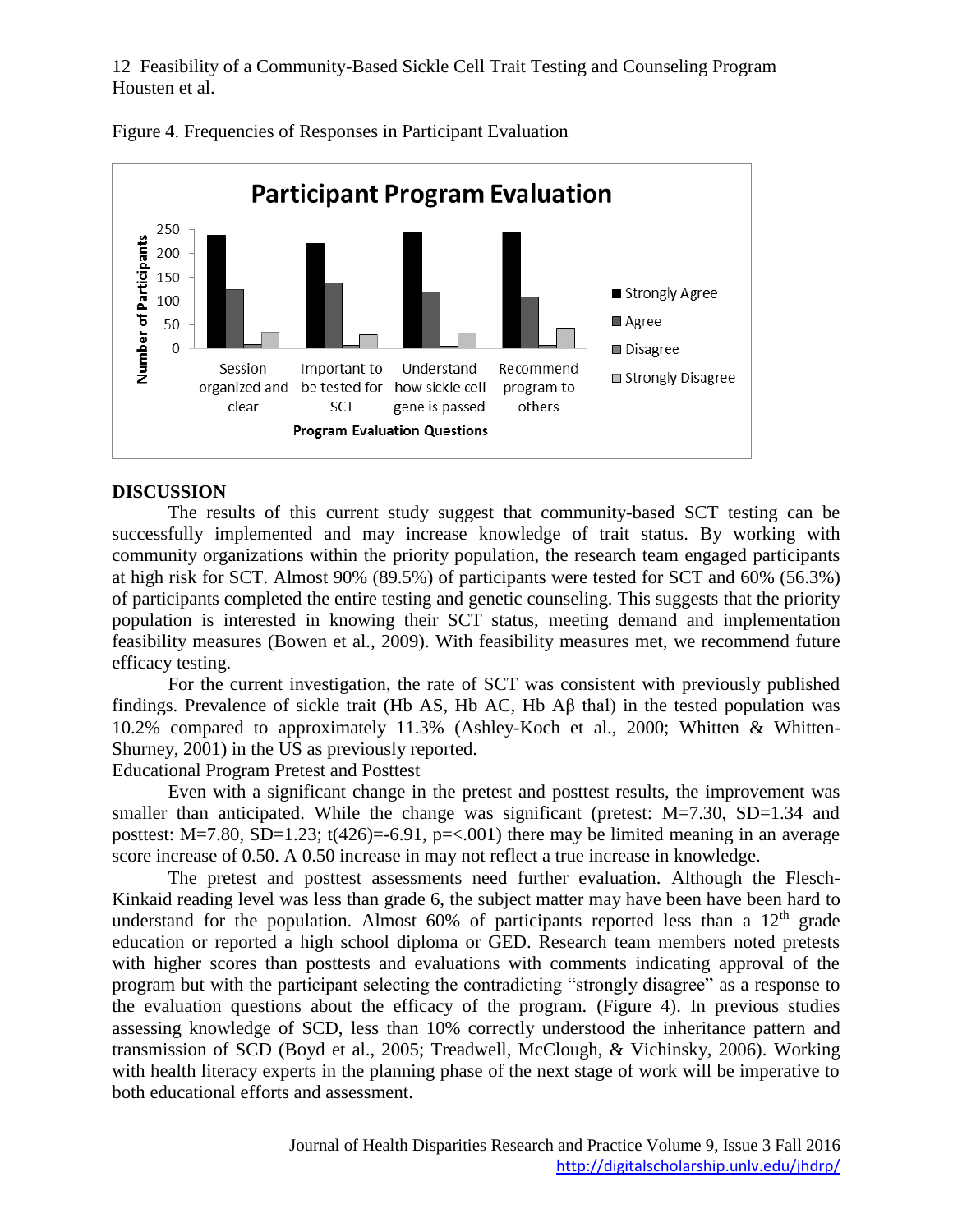In the current investigation, prior to the educational program, 269 (63.1%) participants (n=426) incorrectly (false) answered the question: "If one parent has sickle cell disease, all children will at least have trait." In addition, almost half (47.1%) of participants incorrectly believed that if both parents have SCT, all children would have trait. This shows that there is a misunderstanding of SCD and SCT for the participants prior to the educational program. With the exception of question eight ("Both parents must have sickle cell disease for their baby to have the disease") participants scored higher on the posttest compared to the pretest, indicating increased knowledge of sickle cell inheritance, but further assessment is needed. A validated knowledge measure is needed. Demand and implementation feasibility demonstrate the need for this program and assessment development.

#### Recruitment

We recruited participants aged 14-60 years. Our goal was to recruit individuals, both male and female, during child bearing years. In recruiting participants ages 14-60 years, we captured individuals prior to, during, and possibly after their child bearing years. By testing adults who may already have children, we could discuss SCT and family inheritance with the goal that this may compel parents to discuss SCT testing with their children who may be planning a family. Moreover, families attended these community events together resulting in parents and children, siblings and intimate partners often electing to be tested together. Limitations

There were several limitations with the community-based design. All participation was voluntary and was presented as a health education opportunity. Not all participants completed all forms, so data are missing. However, the results of trait distribution were consistent with the literature so the population is likely representative of African American communities.

We provided a \$10 gift card for their initial participation and a \$15 gift card for completing the genetic counseling, to acknowledge participant time. Over half (56.3%) of the participants who reported their work status reported being unemployed. As a result, participants may have been more interested in the gift card compensation rather than knowledge of sickle cell. However, most participants showed a genuine interest during the educational sessions and went out of their way to return for genetic counseling.

In addition, only six of the 51 participants aged 14-20 years attended sessions at the university-initiated community program. The university-initiated program worked with other research studies that may not have included youth participants. Recruiting adolescents and young adults from organizations that have existing relationships or provide services to this age group may be a more successful recruitment strategy.

#### Notable findings

Participants were significantly more likely to complete genetic counseling if it was offered at the location where they were tested. Those who were tested at a FQHC or universityinitiated community program completed genetic counseling at significantly higher rates compared to those who were tested out in the community. One possible explanation for this is that participants knew where to complete counseling since they had been to the location. Our five additional community sites were often annual or monthly events that did not lend to providing genetic counseling at the same location. Additionally, the FQHC and university-initiated community program offer other health services and therefore participants could schedule their genetic counseling at the same time as another scheduled appointment.

While young adults are most likely to become parents (the average age for African American women at first childbirth is 20.9 years, and for men it is 23.3) (Abma, Martinez,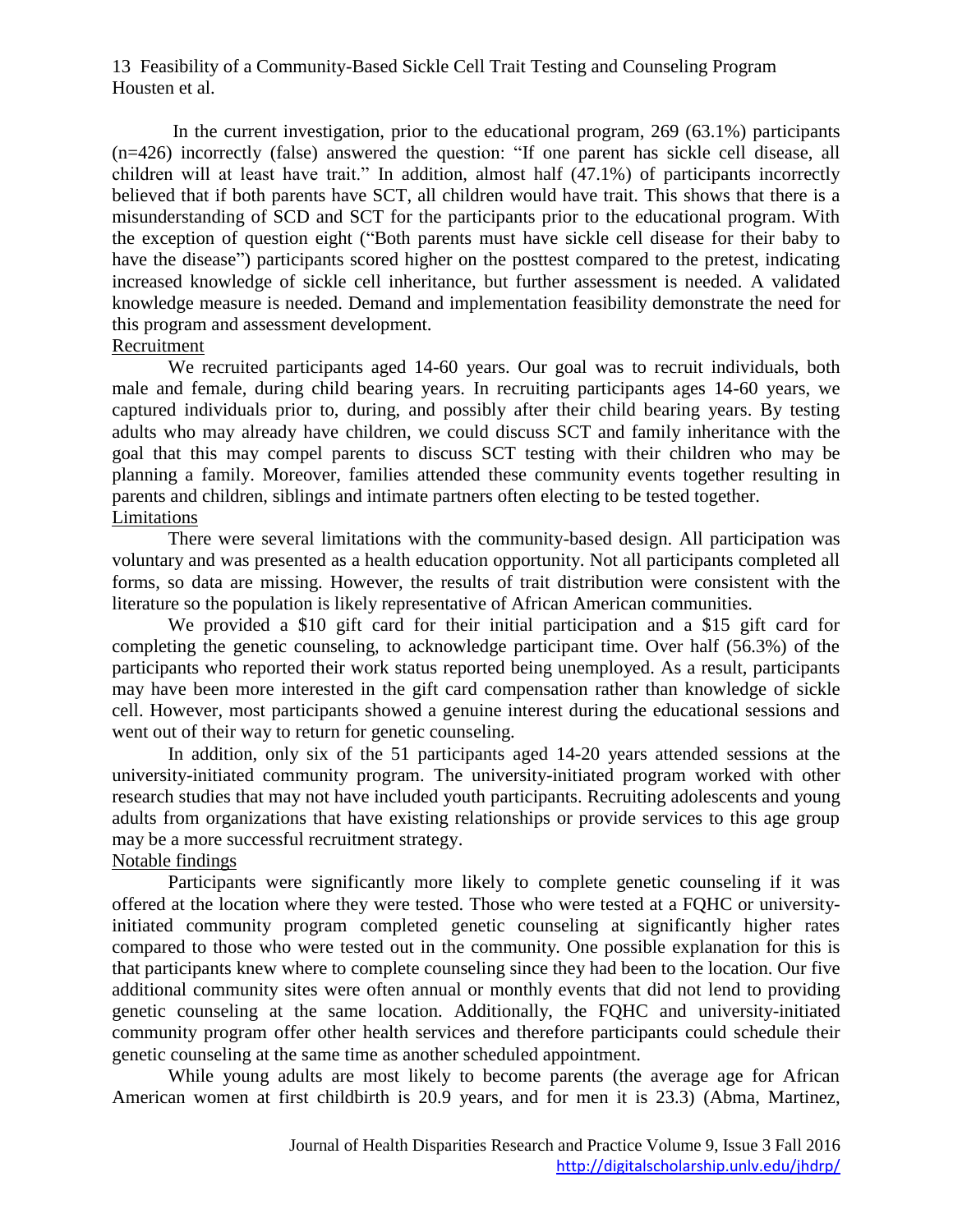Mosher, & Dawson, 2004; Chandra, Martinez, Mosher, Abma, & Jones, 2005; Martinez, Daniels, & Chandra, 2012), participants less than 30 years were the least likely to complete genetic counseling. In general, as age increased, more participants completed genetic counseling. This could indicate that older adults are more concerned about their status for their families and children. For youth 14-20 years, they may require a different approach for genetic counseling, perhaps a peer to peer or a more mobile approach rather than attending counseling face-to-face (Porter et al., 2014). Providing a smart phone application or website with trait results and genetic counseling may meet the needs of this younger population. Moreover, providing SCT education in schools may also be an effective way to reach this population.

Using a community-based model to address testing and counseling

The impetus for the proposed program evolved from the priorities established by an advocacy group made up of members from a FQHC, an African American Fraternal Organization and a university-based SCD treatment and education team. All agreed that knowledge of SCD and trait status should be a priority for at-risk adolescents and adults in the St. Louis area. This program added an important component to the range of services currently provided by the FQHC and Fraternal Organization. In addition, it filled a need currently unmet in the St. Louis community, and, most importantly, empowered people at-risk of having a child with SCD to make informed reproductive health decisions through community outreach efforts.

In the absence of trait screening programs, too many parents discover they have SCT and/or learn about the implications of their trait status when their newborn is diagnosed with SCD. Potential parents who know their trait status and the sickle cell inheritance pattern before they make reproductive decisions are empowered to make use of the full range of options available to them. Given the absence of any formal system in the St. Louis area to adequately inform individuals about their risk of having a child with SCD, a new strategy must be undertaken to educate and offer testing to individuals at-risk for carrying SCT. This strategy could include web-based education and also a platform to link adults with their state newborn screening results.

The community-based approach was essential to the success of this program. Through community networks, trait testing occurred at five additional priority locations to maximize our engagement with the priority population. Team members would not have been aware of these critical locations without our community partners. Moreover, involving the community stakeholders with material development for the educational program aided the health literacy and cultural relevance of the materials. By incorporating an advisory board, comprised of community members, patients, parents, and medical professionals with an interest in SCD, helped to assess the relevance of the program. With their feedback and community connections, we were able to continue growing and developing the program for the priority population.

We shared the results of this investigation throughout the community. Community members could request the sickle cell inheritance education program at schools, churches, corporations and other community centers. During these educational events, we included the most up-to-date results from our trait testing.

#### **CONCLUSION**

The most important finding from this study was that almost 90% of African Americans in the community who learned of our program were interested in learning more about sickle cell and willing to be tested. With almost 60% of participants completing testing and genetic counseling, our community-based strategy meets feasibility measures. Overall, participants who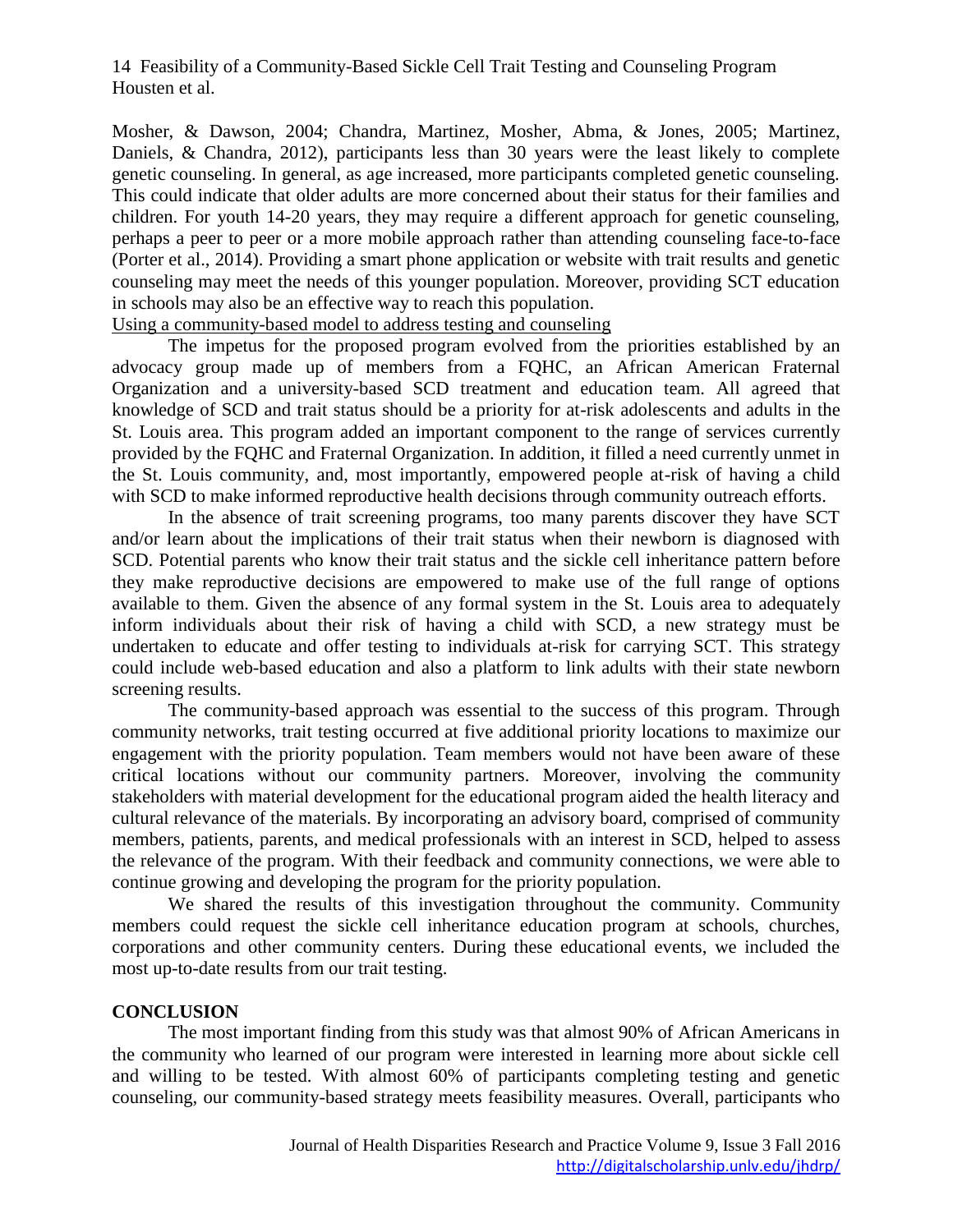completed the educational program scored higher on the posttest indicating short-term efficacy in knowledge gain of sickle cell. Posttest gains were limited, and therefore considerations for literacy and health literacy need to be explored further. Despite nearly universal testing for SCD and SCT in newborns in the US and Missouri, a program is needed to ensure that adults know their SCT status. A community-based educational and trait testing program demonstrates feasibility and could be used to address this public health challenge.

#### **REFERENCES**

- Abma, J. C., Martinez, G. M., Mosher, W. D., & Dawson, B. S. (2004). Teenagers in the United States: sexual activity, contraceptive use, and childbearing, 2002. *Vital and Health Statistics. Series 23, Data from the National Survey of Family Growth*(24), 1.
- Acharya, K., Lang, C. W., & Ross, L. F. (2009). A pilot study to explore knowledge, attitudes, and beliefs about sickle cell trait and disease. *Journal of the National Medical Association, 101*(11), 1163-1172.
- Allison, A. C. (1954). Protection afforded by sickle-cell trait against subtertian malarial infection. *British Medical Journal, 1*(4857), 290.
- Althouse-Hill, N. (October 15, 2013). [Personal Communication].
- Ashley-Koch, A., Yang, Q., & Olney, R. S. (2000). Sickle hemoglobin (Hb S) allele and sickle cell disease: a HuGE review. *American Journal of Epidemiology, 151*(9), 839-845.
- Bowen, D. J., Kreuter, M., Spring, B., Cofta-Woerpel, L., Linnan, L., Weiner, D., . . . Fabrizio, C. (2009). How we design feasibility studies. *American Journal of Preventive Medicine, 36*(5), 452-457.
- Boyd, J., Watkins, A., Price, C., Fleming, F., & DeBaun, M. (2005). Inadequate community knowledge about sickle cell disease among African-American women. *Journal of the National Medical Association, 97*(1), 62-67.
- Chandra, A., Martinez, G. M., Mosher, W. D., Abma, J. C., & Jones, J. (2005). Fertility, family planning, and reproductive health of US women: data from the 2002 National Survey of Family Growth. *Vital and health statistics. Series 23, Data from the National Survey of Family Growth*(25), 1.
- Evidence-Based Management of Sickle Cell Disease: Expert Panel Report. (2014): National Heart, Lung and Blood Institute, US Department of Health and Human Services, National Institutes of Health.
- Green, L. W., & Glasgow, R. E. (2006). Evaluating the relevance, generalization, and applicability of research - Issues in external validation and translation methodology. *Evaluation & the Health Professions, 29*(1), 126-153. doi: 10.1177/0163278705284445
- Gustafson, S. L., Gettig, E. A., Watt-Morse, M., & Krishnamurti, L. (2007). Health beliefs among African-American women regarding genetic testing and counseling for sickle cell disease. *Genetics in Medicine, 9*(5), 303-310.
- Hassell, K. L. (2010). Population estimates of sickle cell disease in the US. *American Journal of Preventive Medicine, 38*(4), S512-S521. doi: 10.1016/j.amepre.2009.12.022
- Holtzman, N. A. (1993). Primary care physicians as providers of frontline genetic services. *Fetal Diagnosis and Therapy, 8*(Suppl. 1), 213-219.
- Lonergan, G., Cline, D., & Abbondanzo, S. (2001). Sickle cell anemia. *Radiographics: a Review Publication of the Radiological Society of North America, Inc, 21*(4), 971.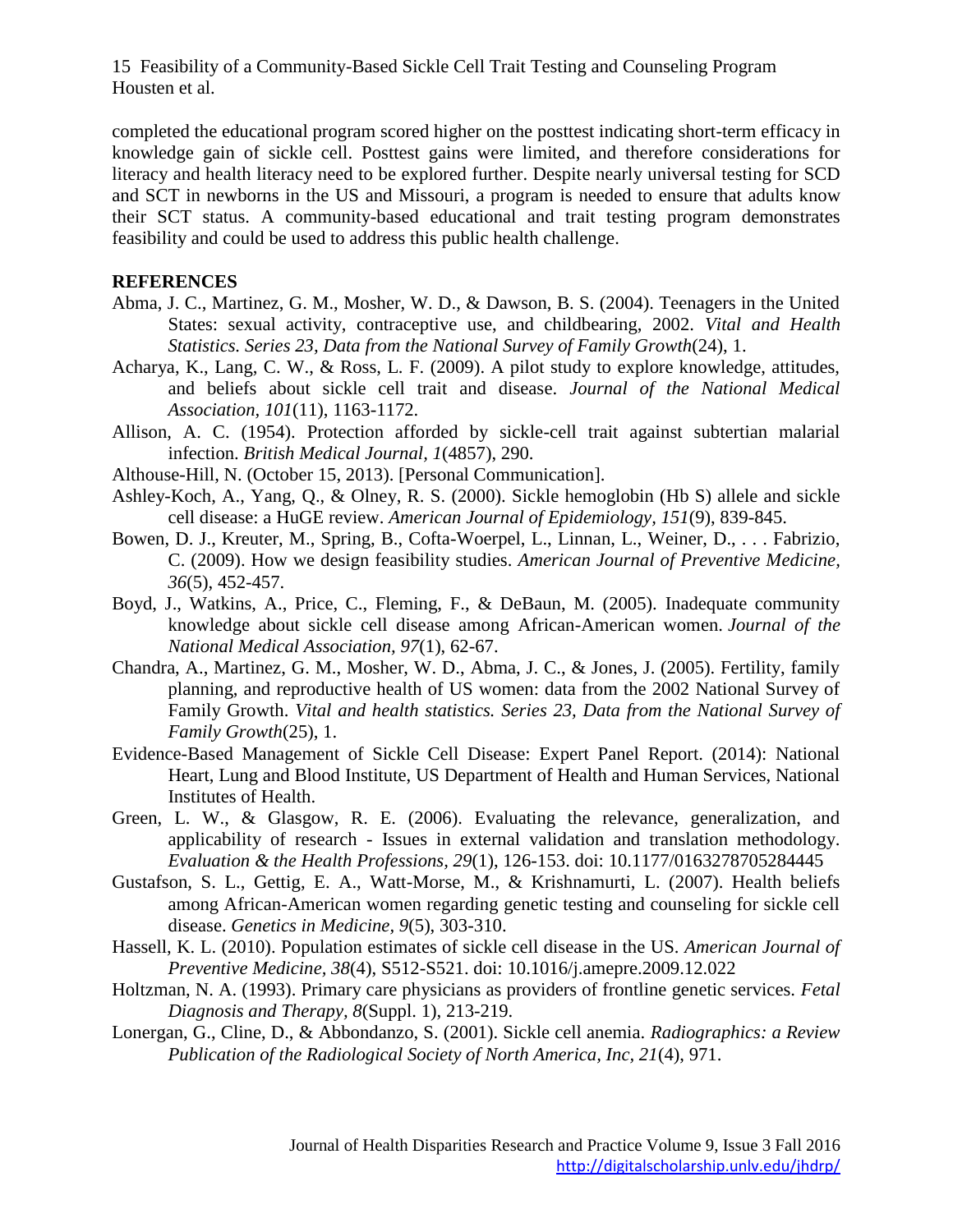- Martinez, G., Daniels, K., & Chandra, A. (2012). Fertility of men and women aged 15-44 years in the United States: National Survey of Family Growth, 2006-2010. *National Health Statistics Reports*(51), 1.
- National Institutes of Health. The Management of Sickle Cell Disease. (2002). In: National Heart Lung and Blood Institute, Division of Blood Diseases and Resources, ed. 4th ed: NIH Publication No. 02-2117.
- American College of Obstetricians and Gynecologists. ACOG Practice Bulletin No. 78: hemoglobinopathies in pregnancy. *Obstetrics and Gynecology.* 2007;109(1):229-237.
- Olney, R. S. (1999). Preventing morbidity and mortality from sickle cell disease A public health perspective. *American Journal of Preventive Medicine, 16*(2), 116-121. doi: 10.1016/s0749-3797(98)00140-8.
- Panepinto, J. A., Magid, D., Rewers, M. J., & Lane, P. A. (2000). Universal versus targeted screening of infants for sickle cell disease: a cost-effectiveness analysis. *The Journal of Pediatrics, 136*(2), 201-208.
- Platt, O. S., Brambilla, D. J., Rosse, W. F., Milner, P. F., Castro, O., Steinberg, M. H., & Klug, P. P. (1994). Mortality in sickle cell disease--life expectancy and risk factors for early death. *New England Journal of Medicine, 330*(23), 1639-1644.
- Porter, J. S., Matthews, C. S., Carroll, Y. M., Anderson, S. M., Smeltzer, M. P., & Hankins, J. S. (2014). Genetic Education and Sickle Cell Disease: Feasibility and Efficacy of a Program Tailored to Adolescents. *Journal of Pediatric Hematology/Oncology, 36*(7), 572-577.
- Quinn, C. T., Rogers, Z. R., McCavit, T. L., & Buchanan, G. R. (2010). Improved survival of children and adolescents with sickle cell disease. *Blood, 115*(17), 3447-3452. doi: 10.1182/blood-2009-07-233700
- Rogers, Z. R., Powars, D. R., Kinney, T. R., Williams, W. D., & Schroeder, W. A. (1989). Nonblack patients with sickle cell disease have African βs gene cluster haplotypes. *Journal of the American Medical Association, 261*(20), 2991-2994.
- Treadwell, M. J., McClough, L., & Vichinsky, E. (2006). Using qualitative and quantitative strategies to evaluate knowledge and perceptions about sickle cell disease and sickle cell trait. *Journal of the National Medical Association, 98*(5), 704-710.
- U.S. Department of Health and Human Services. (2002). *Making Health Communication Programs Work*. Bethesda, MD: National Cancer Institute.
- Sickle Cell Screening and Counseling Services Program of the City of St. Louis Department of Health. 2013. [Unpublished Data].
- Wethers, D. (2000). Sickle cell disease in childhood: Part I. Laboratory diagnosis, pathophysiology and health maintenance. *American Family Physician, 62*(5), 1013-1020, 1027-1018.
- Whitten, C. F., & Whitten-Shurney, W. (2001). Sickle cell. *Clinics in Perinatology, 28*(2), 435. doi: 10.1016/s0095-5108(05)70095-6
- Wright, S. W., Zeldin, M. H., Wrenn, K., & Miller, O. (1994). Screening for sickle-cell trait in the emergency department. *Journal of General Internal Medicine, 9*(8), 421-424.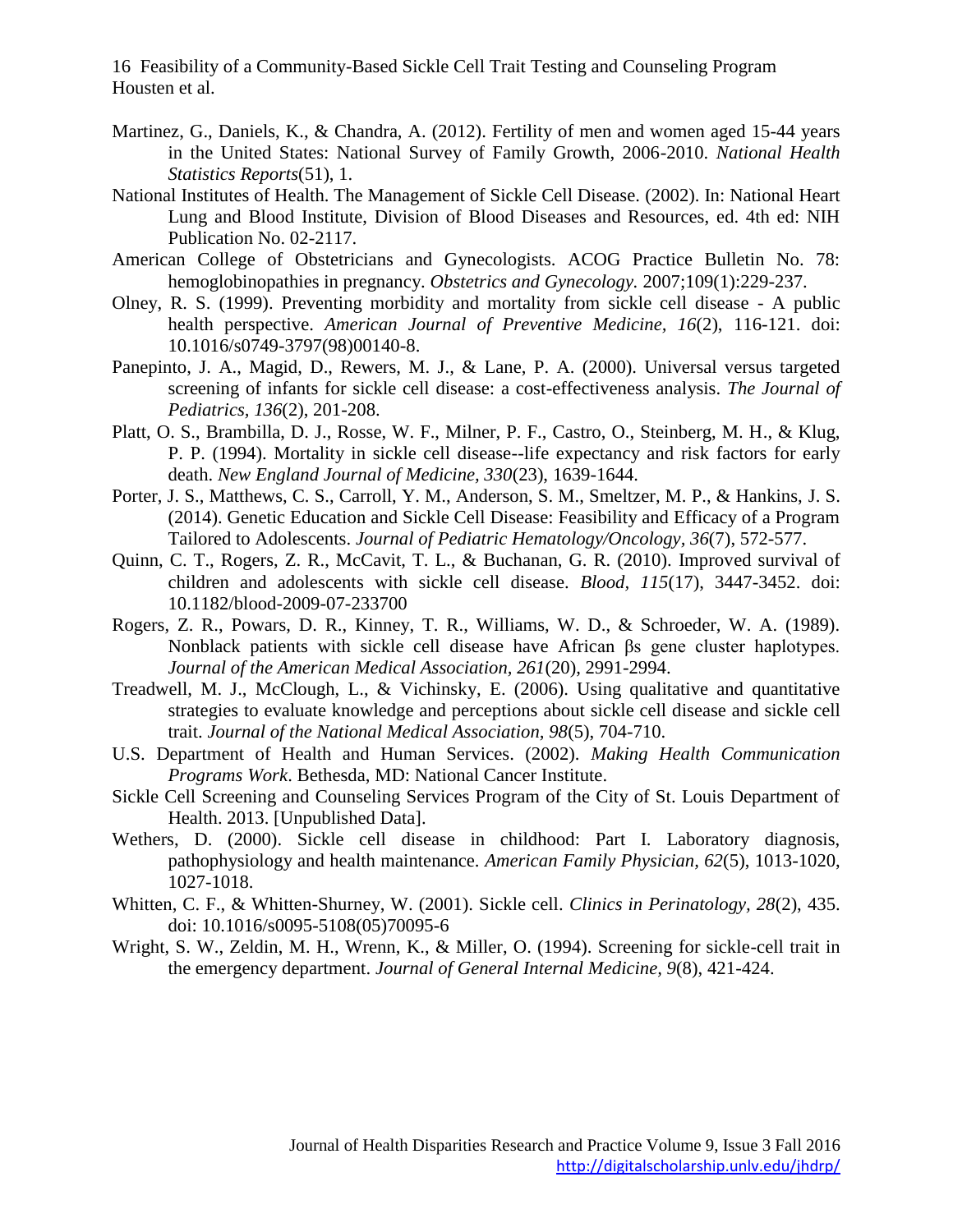

Appendix 1. Pretest Correct vs. Posttest Correct.

Pretest and Posttest results.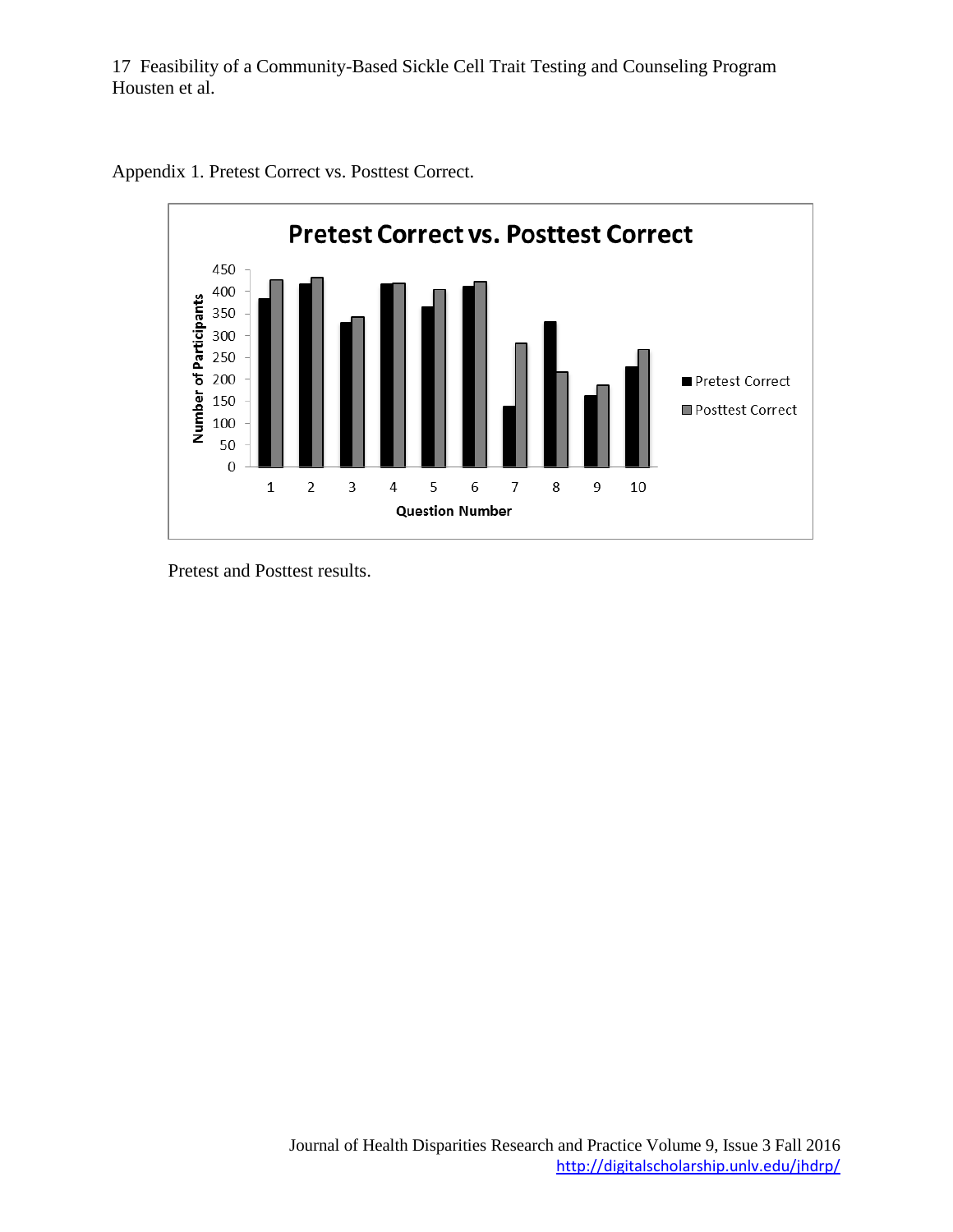Appendix 2. Pretest and Posttest Measure.

#### **Sickle Cell Genetics Quiz**

| True                                                                              | False                                                                             |  |  |
|-----------------------------------------------------------------------------------|-----------------------------------------------------------------------------------|--|--|
| True                                                                              | False                                                                             |  |  |
| True                                                                              | False                                                                             |  |  |
| True                                                                              | False                                                                             |  |  |
| True                                                                              | False                                                                             |  |  |
| True                                                                              | False                                                                             |  |  |
| 7. People with sickle cell trait can become ill or die if they exercise too hard. |                                                                                   |  |  |
| True                                                                              | False                                                                             |  |  |
|                                                                                   |                                                                                   |  |  |
| True                                                                              | False                                                                             |  |  |
| 9. If one parent has sickle cell disease, all children will at least have trait.  |                                                                                   |  |  |
|                                                                                   |                                                                                   |  |  |
| True                                                                              | False                                                                             |  |  |
| 10. If both parents have sickle cell trait, all children will have trait.         |                                                                                   |  |  |
|                                                                                   | 8. Both parents must have sickle cell disease for their baby to have the disease. |  |  |